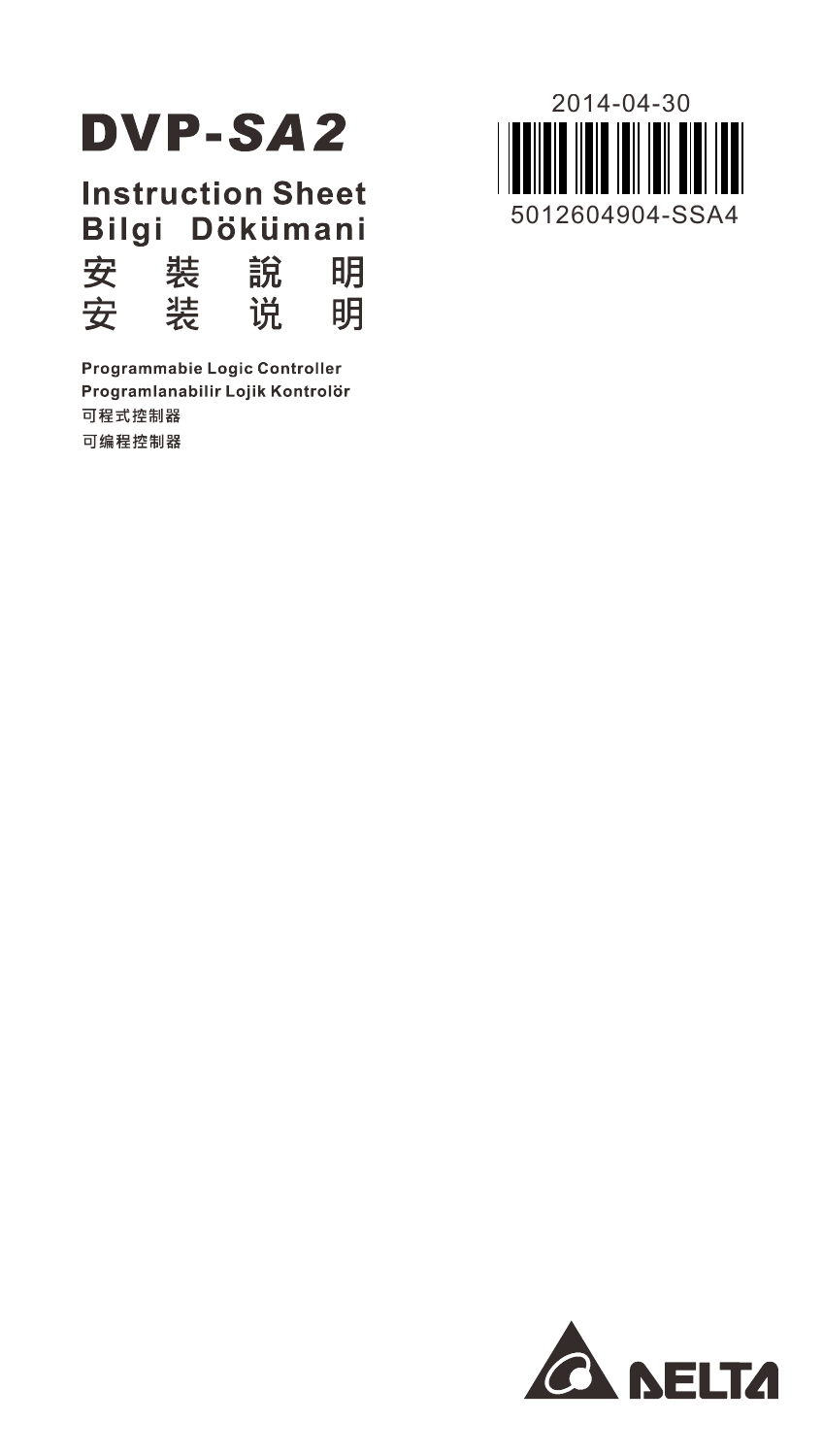Thank you for choosing Delta DVP-SA2. DVP-SA2 is a 12-point (8DI + 4DO) PLC MPU, offering various instructions and with 16k steps program memory, able to connect to all DVP-S series extension modules and high-speed extension modules, including digital I/O (max. 480 I/O points) and analog modules (for A/D, D/A conversion and temperature measurement). 2 points of 100 kHz and 2 points of 10 kHz high-speed pulse output satisfy all kinds of applications. DVP-SA2 is small in size and easy to install. Users do not have to install any batteries in DVP-SA2 series PLCs. The PLC programs and the latched data are stored in the high-speed flash memories.

- EN  $\overline{\prime}$  DVP-SA2 is an OPEN-TYPE device. It should be installed in a control cabinet free of airborne dust, humidity, electric shock and vibration. To prevent non-maintenance staff from operating DVP-SA2, or to prevent an accident from damaging DVP-SA2, the control cabinet in which DVP-SA2 is installed should be equipped with a safeguard. For example, the control cabinet in which DVP-SA2 is installed can be unlocked with a special tool or key.
- EN  $\not\!\equiv$  DO NOT connect AC power to any of I/O terminals, otherwise serious damage may occur. Please check all wiring again before DVP-SA2 is powered up. After DVP-SA2 is disconnected, Do NOT touch any terminals in a minute. Make sure that the ground terminal  $\bigoplus$  on DVP-SA2 is correctly grounded in order to prevent electromagnetic interference.
- FR ★ DVP-SA2 est un module OUVERT. Il doit être installé que dans une enceinte protectrice (boitier, armoire, etc.) saine, dépourvue de poussière, d'humidité, de vibrations et hors d'atteinte des chocs électriques. La protection doit éviter que les personnes non habilitées à la maintenance puissent accéder à l'appareil (par exemple, une clé ou un outil doivent être nécessaire pour ouvrir a protection).
- FR Ne pas appliquer la tension secteur sur les bornes d'entrées/Sorties, ou l'appareil DVP-SA2 pourra être endommagé. Merci de vérifier encore une fois le câblage avant la mise sous tension du DVP-SA2. Lors de la déconnection de l'appareil, ne pas toucher les connecteurs dans la minute suivante. Vérifier que la terre est bien reliée au connecteur de terre  $\bigoplus$  afin d'éviter toute interférence électromagnétique.







13

14

15

Unit: mm

| 1. POWER, RUN, ERROR, COM1 indicator          | 9. Nameplate                           |
|-----------------------------------------------|----------------------------------------|
| 2. RUN/STOP switch                            | 10. Right-side extension port          |
| 3. VR0/VR1                                    | 11. DIN rail mounting slot (35mm)      |
| 4. I/O terminals and COM3 comm. port (RS-485) | 12. Extension unit clip                |
| 5. I/O point and COM2, COM3 indicator         | 13. COM2 communication port (RS-485)   |
| 6. COM1 communication port (RS-232)           | 14. Mounting rail for extension module |
| 7. DIN rail clip                              | 15. DC power input                     |
| 8. Mounting hole for extension module         | 16. Left-side module connection port   |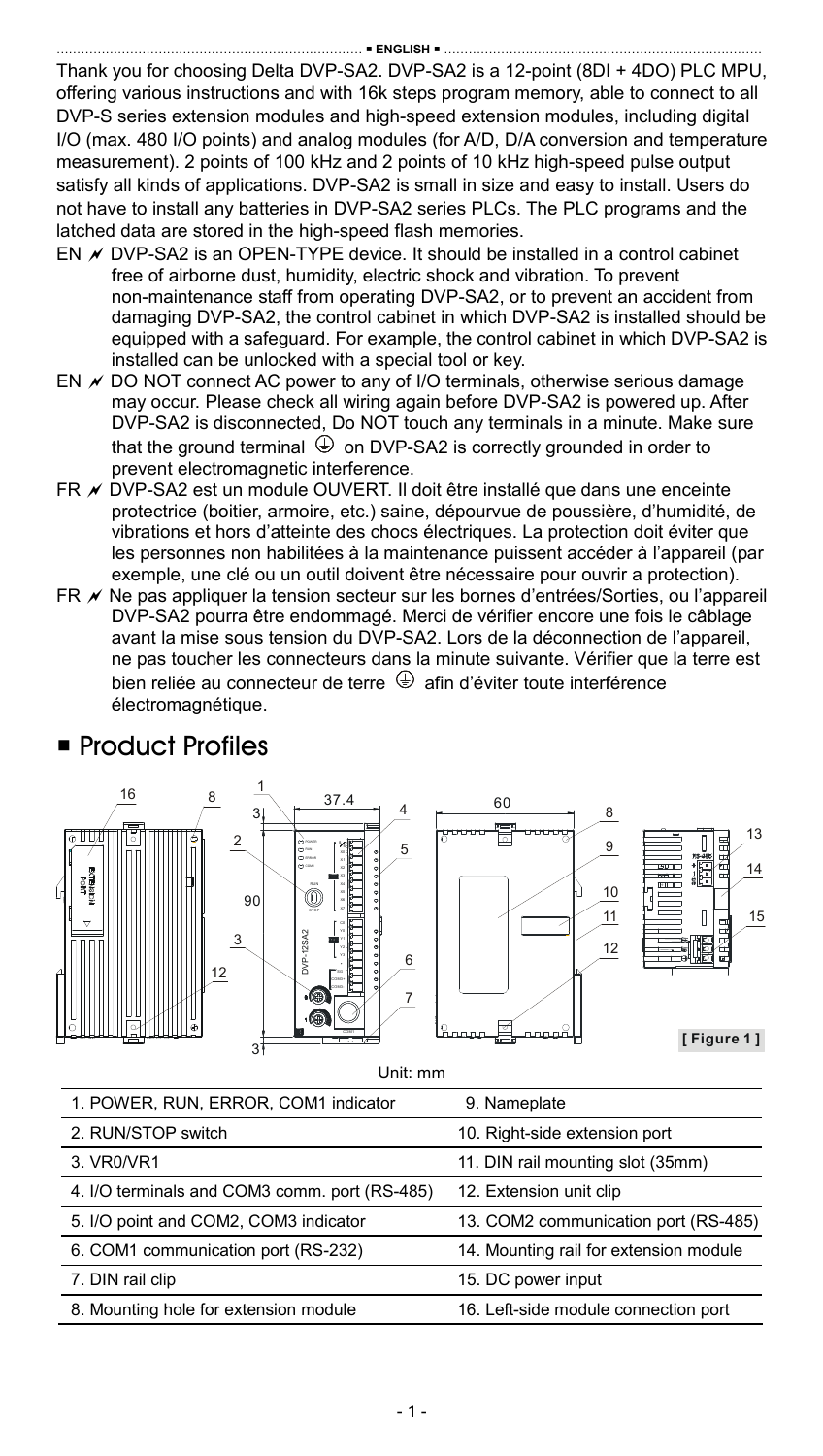# **Electrical Specifications**

| Item                                                                                                                                               | Model                | DVP12SA211R<br>DVP12SA211T                                                                                                                                                                                             |                            |  |  |
|----------------------------------------------------------------------------------------------------------------------------------------------------|----------------------|------------------------------------------------------------------------------------------------------------------------------------------------------------------------------------------------------------------------|----------------------------|--|--|
| Power supply voltage                                                                                                                               |                      | 24 VDC (-15 to 20%)<br>(with counter-connection protection on the polarity of DC input power)<br>DVPPS01/PS02: input 100 to 240 VAC, output 24 VDC/1A (PS02: 2A)                                                       |                            |  |  |
| Connector                                                                                                                                          |                      | European standard removable terminal block (Pin pitch: 3.5mm)                                                                                                                                                          |                            |  |  |
| Operation                                                                                                                                          |                      | Maximum power loss time is 10ms or less.                                                                                                                                                                               |                            |  |  |
| Inrush current                                                                                                                                     |                      | Max. 7.5 A@24 VDC. $I^{2}t = 0.25 A^{2}S$                                                                                                                                                                              |                            |  |  |
| Fuse capacity                                                                                                                                      |                      | 2.5 A/30 VDC, Polyswitch                                                                                                                                                                                               |                            |  |  |
| Power consumption                                                                                                                                  |                      | 1.8 W                                                                                                                                                                                                                  | 1.5W                       |  |  |
| Power protection                                                                                                                                   |                      | With counter-connection protection on the polarity of DC input power                                                                                                                                                   |                            |  |  |
| Insulation resistance                                                                                                                              |                      | $> 5$ M $\Omega$ (all I/O point-to-ground: 500 VDC)                                                                                                                                                                    |                            |  |  |
| Noise immunity                                                                                                                                     |                      | ESD (IEC 61131-2, IEC 61000-4-2); 8kV Air Discharge<br>EFT (IEC 61131-2, IEC 61000-4-4): Power Line: 2kV, Digital I/O: 1kV,<br>Analog & Communication I/O: 1kV<br>RS (IEC 61131-2, IEC 61000-4-3): 26MHz ~ 1GHz, 10V/m |                            |  |  |
| Groundina                                                                                                                                          |                      | The diameter of grounding wire cannot be smaller than the wire<br>diameter of terminals L and N (All DVP units should be grounded<br>directly to the ground pole).                                                     |                            |  |  |
| Operation: 0 to 55°C (temp.), 50 to 95% (humidity), Pollution degree 2<br>Operation / storage<br>Storage: -25 to 70°C (temp.), 5 to 95% (humidity) |                      |                                                                                                                                                                                                                        |                            |  |  |
| Vibration / shock<br>resistance                                                                                                                    |                      | International standards: IEC61131-2, IEC 68-2-6 (TEST<br>Fc)/IEC61131-2 & IEC 68-2-27 (TEST Ea)                                                                                                                        |                            |  |  |
| Weight (g)                                                                                                                                         |                      | 140g                                                                                                                                                                                                                   | 131q                       |  |  |
| Spec.                                                                                                                                              |                      | <b>Input Points</b>                                                                                                                                                                                                    |                            |  |  |
| Items                                                                                                                                              |                      | 24 VDC (-15 to 20%) single common port input                                                                                                                                                                           |                            |  |  |
| Input No.                                                                                                                                          |                      | X0 to X2                                                                                                                                                                                                               | $X3$ to $X7$               |  |  |
| Input type                                                                                                                                         |                      | DC (SINK or SOURCE)                                                                                                                                                                                                    |                            |  |  |
| Input current $(\pm 10\%)$                                                                                                                         |                      | 24 VDC, 5 mA                                                                                                                                                                                                           |                            |  |  |
| Input impedance                                                                                                                                    |                      | 4.7 $k\Omega$                                                                                                                                                                                                          |                            |  |  |
| Max. frequency                                                                                                                                     |                      | 100 kHz<br>10 kHz                                                                                                                                                                                                      |                            |  |  |
| Off $\rightarrow$ On<br>Action                                                                                                                     |                      | > 15 VDC                                                                                                                                                                                                               |                            |  |  |
| level                                                                                                                                              | On $\rightarrow$ Off | $< 5$ VDC                                                                                                                                                                                                              |                            |  |  |
| Response                                                                                                                                           | Off $\rightarrow$ On | $< 2.5 \text{ }\mu\text{s}$                                                                                                                                                                                            | $< 20 \mu s$               |  |  |
| time                                                                                                                                               | On $\rightarrow$ Off | $< 5 \mu s$                                                                                                                                                                                                            | $< 50 \text{ }\mu\text{s}$ |  |  |
| Filter time                                                                                                                                        |                      | Adjustable within 0 ~ 20ms by D1020 (Default: 10ms)                                                                                                                                                                    |                            |  |  |

|                 | Spec.                | <b>Output Points</b>    |                         |                          |
|-----------------|----------------------|-------------------------|-------------------------|--------------------------|
| Items           |                      | Relay                   |                         | Transistor               |
| Output No.      |                      | Y0 to Y3                | Y0, Y2                  | Y1, Y3                   |
| Max. frequency  |                      | 1 Hz                    | 100 kHz                 | 10 kHz                   |
| Working voltage |                      | 250 VAC, < 30 VDC       | 5 to 30 VDC #1          |                          |
|                 | Resistive            | 1.5 A/1 point (5 A/COM) |                         | 0.5 A/1 point (2 A/COM)  |
| Max. load       | Inductive            | #2                      |                         | 15 W (30 VDC)            |
| Lamp            |                      | 20 WDC/100 WAC          | 2.5 W (30 VDC)          |                          |
| Response        | $Off \rightarrow On$ | Approx. 10 ms           | 2 µs $\overline{^{43}}$ | 20 µs $^{#3}$            |
| time            | On $\rightarrow$ Off |                         | $3 \mu s$ <sup>#3</sup> | 30 $\mu s$ <sup>#3</sup> |

#1: UP, ZP must work with external auxiliary power supply 24 VDC (-15 to +20%), rated consumption approx. 1mA/point.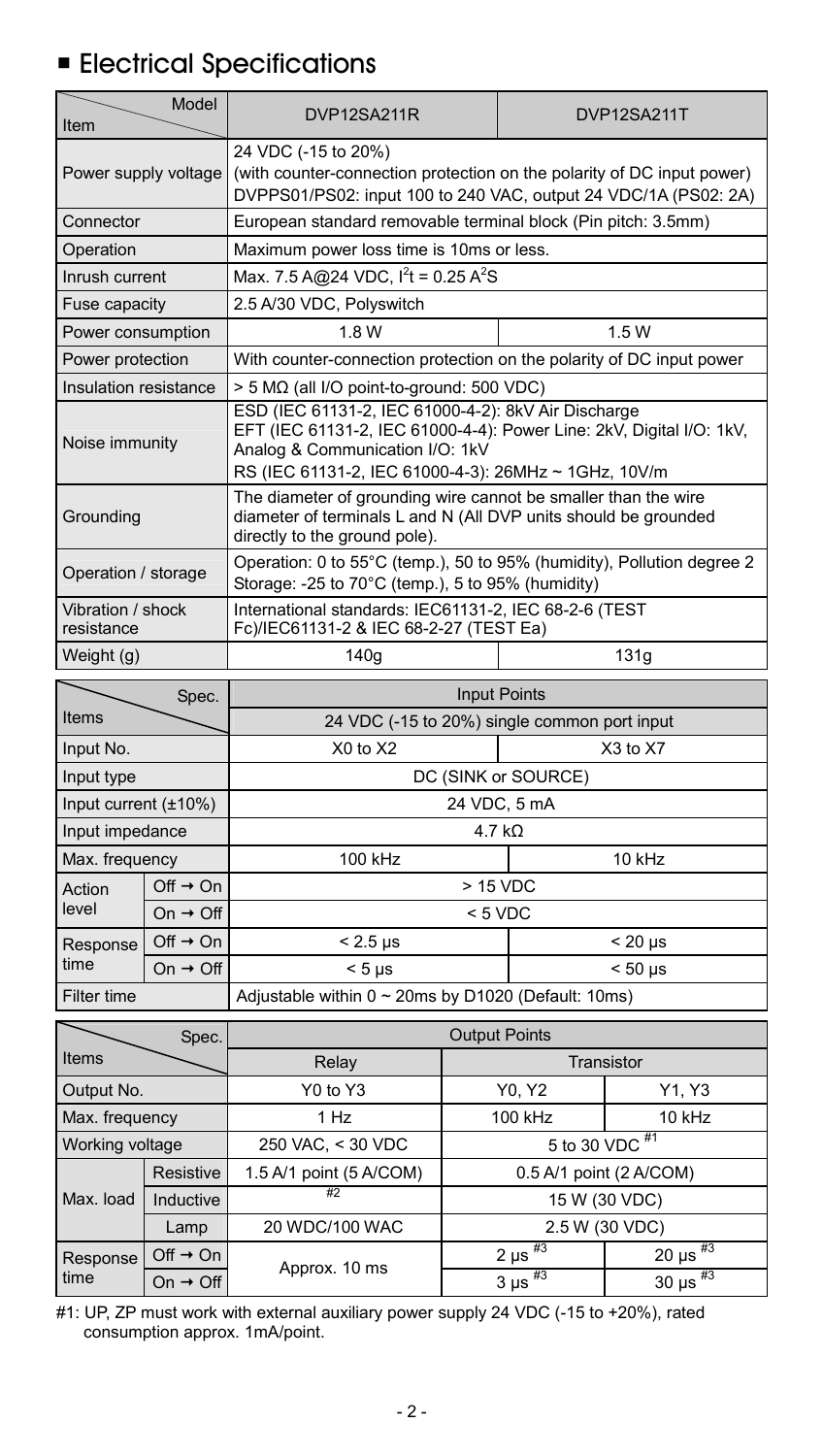



#3: Load = 0.5A

## I/O Configuration

| Model                  |       | Input                  |                | Output     |                                                                                                           | I/O Configuration                                                                             |
|------------------------|-------|------------------------|----------------|------------|-----------------------------------------------------------------------------------------------------------|-----------------------------------------------------------------------------------------------|
|                        | Point | Type                   | Point          | Type       | Relay                                                                                                     | Transistor                                                                                    |
| <b>DVP</b><br>12SA211R |       |                        |                | Relay      | S/S<br>X <sub>0</sub><br>X1<br>X <sub>2</sub><br>X <sub>3</sub><br>X4<br>X <sub>5</sub><br>X <sub>6</sub> | S/S<br>X <sub>0</sub><br>X1<br>X <sub>2</sub><br>X3<br>X4<br>X <sub>5</sub><br>X <sub>6</sub> |
| <b>DVP</b><br>12SA211T | 8     | DC<br>(Sink Or Source) | $\overline{4}$ | Transistor | X7<br>C <sub>0</sub><br>Y <sub>0</sub><br>Y1<br>Y2<br>Y3<br>٠<br>SG<br>COM3+<br>COM3-                     | X7<br>Y <sub>0</sub><br>Y1<br>Y2<br>Y3<br>UP<br>ZP<br>SG<br>COM3+<br>COM3-                    |

*Note: The layout of output terminals on DVP-SA2 is different from that on DVP-SA.*

## **Dimension & Installation**

Please install the PLC in an enclosure with sufficient space around it to allow heat dissipation, See [Figure 3].

- **Direct Mounting:** Use M4 screw according to the dimension of the product.
- **DIN Rail Mounting:** When mounting the PLC to 35mm DIN rail, be sure to use the retaining clip to stop any side-to-side movement of the PLC and

reduce the chance of wires being loose. The retaining clip is at the bottom of the PLC. To secure the PLC to DIN rail, pull down the clip, place it onto the rail and gently push it up. To remove the PLC, pull the retaining clip down with a flat screwdriver and gently remove the PLC from DIN rail.

## ■ Wiring

- 1. Use 22-16AWG (1.5mm) single or multiple core wire on I/O wiring terminals. See the figure in the right hand side for its specification. PLC terminal screws should be tightened to 1.90 kg-cm (1.65 in-lbs) and please use only 60/75ºC copper conductor.
- 22-16AWG  $< 1.5$ mm
- 2. DO NOT wire empty terminal. DO NOT place the I/O signal cable in the same wiring circuit.



[Figure 3]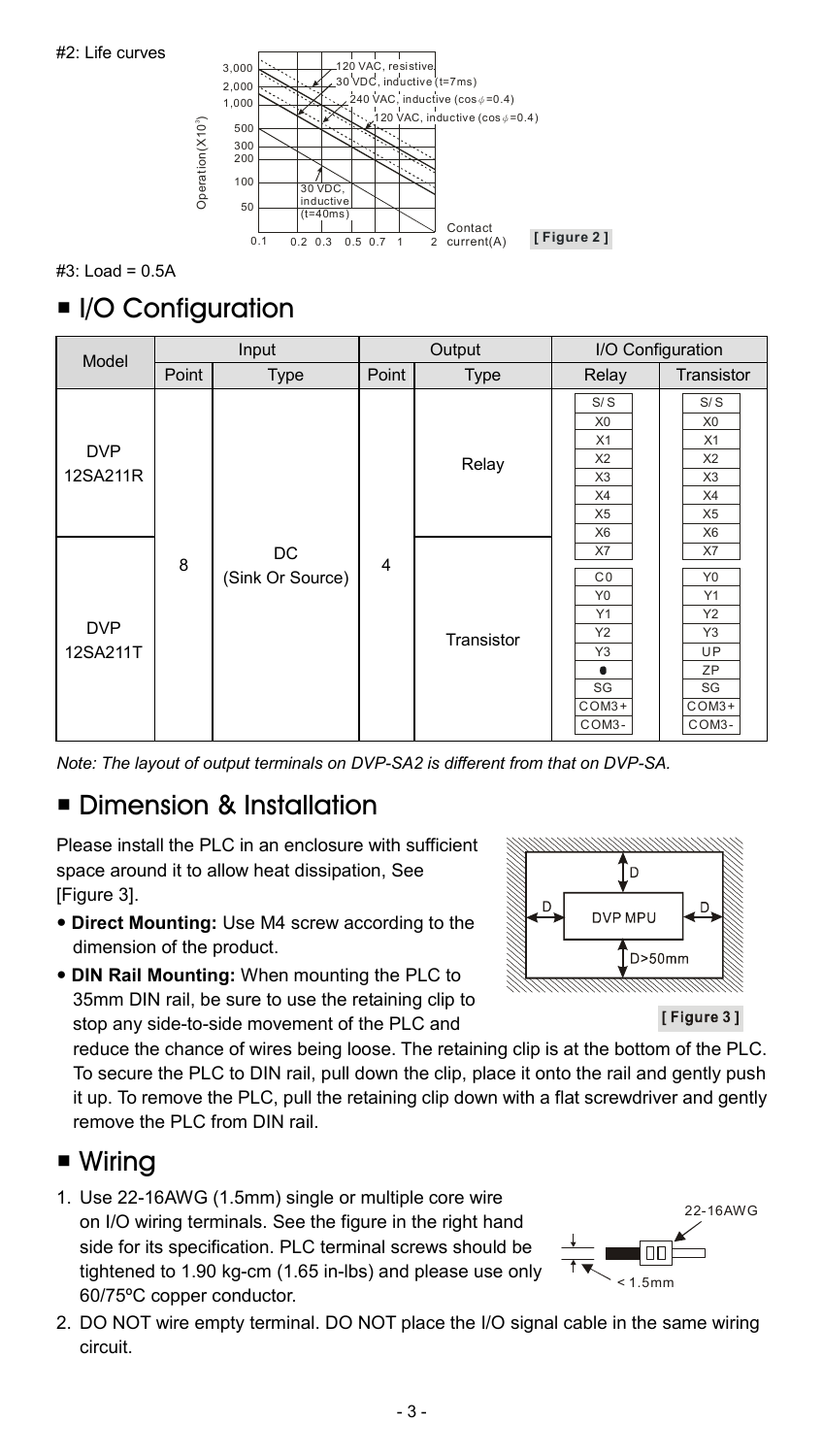3. DO NOT drop tiny metallic conductor into the PLC while screwing and wiring. Tear off the sticker on the heat dissipation hole for preventing alien substances from dropping in to ensure normal heat dissipation of the PLC.

### **+ Power Supply**

The power input of DVP-SA2 is DC. When operating DVP-SA2, please note the following points:

- 1. The power is connected to two terminals, 24 VDC and 0 V, and the range of power is 20.4 to 28.8 VDC. If the power voltage is less than 17.5 VDC, the PLC will stop running, all outputs will go "Off", and the ERROR indicator will start to blink continuously.
- 2. The power shutdown for less than 10ms will not affect the operation of the PLC. However, the shutdown time that is too long or the drop of power voltage will stop the operation of the PLC, and all outputs will go off. When the power returns to normal status, the PLC will automatically resume the operation. (Please take care of the latched auxiliary relays and registers inside the PLC when doing the programming).

### ◆ Safety Wirina

Since DVP-SA2 is only compatible with DC power supply, Delta's power supply modules (DVPPS01/DVPPS02) are the suitable power supplies for DVP-SA2. We suggest you install the protection circuit at the power supply terminal to protect DVPPS01 or DVPPS02. See the figure below.



## ◆ Input Point Wiring

There are 2 types of DC inputs, SINK and SOURCE. (See the example below. For detailed point configuration, please refer to the specification of each model.)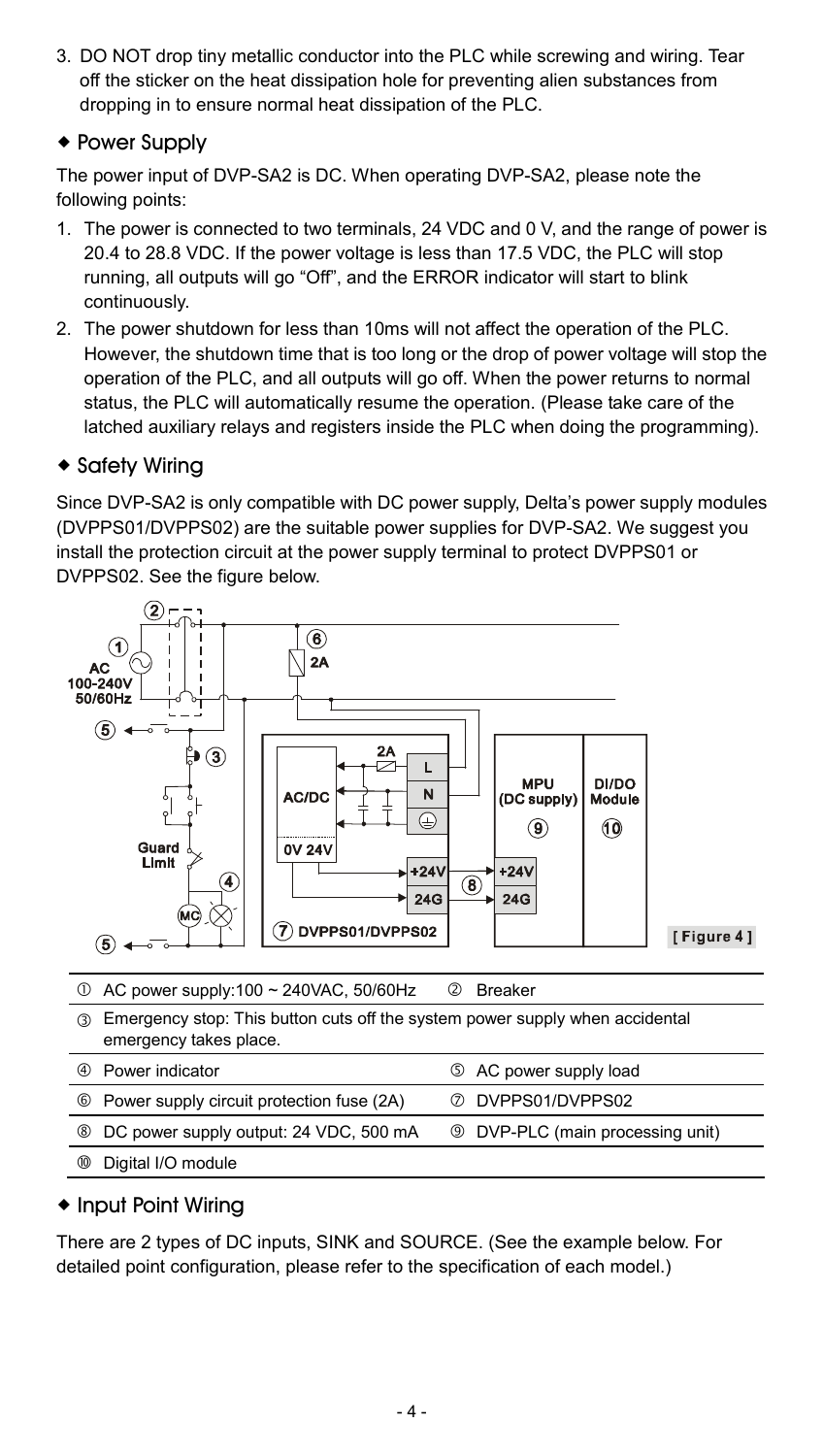### **DC Signal IN – SINK mode**

Input point loop equivalent circuit



**[ Figure 5 ]**

### **DC Signal IN – SOURCE mode**

Input point loop equivalent circuit



## Output Point Wiring

- 1. DVP-SA2 has two output modules on it, relay and transistor. Be aware of the connection of shared terminals when wiring output terminals.
- 2. Relay output terminals, Y0 to Y3 of relay models use C0 common port. See [Figure 7]. When the output points are enabled, their corresponding indicators on the front panel will be on.
- 3. Transistor output terminals, Y0 to Y3 of transistor (NPN) models use UP, ZP common port. See [Figure 8].



4. Isolation circuit: The optical coupler is used to isolate signals between the circuit inside PLC and input modules.

 **Relay (R) output circuit wiring** 

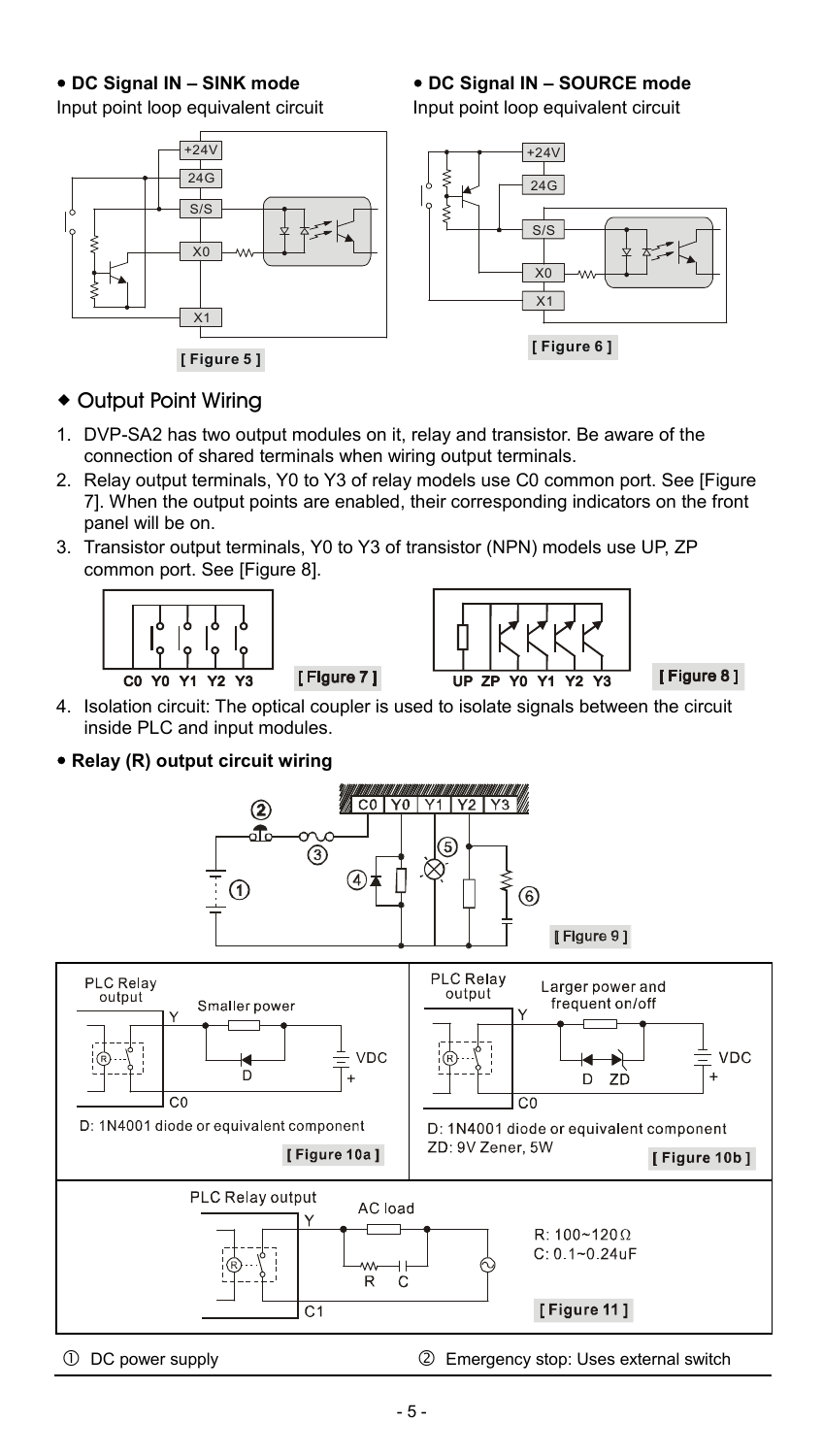- Fuse: 5 to10A fuse at the shared terminal of output contacts to protect the output circuit
- Transient voltage suppressor (SB360 3A 60V): Extends the life span of contact.
	- 1. Diode suppression of DC load: Used when in smaller power [Figure 10a]
	- 2. Diode + Zener suppression of DC load: Used when in larger power and frequent On/Off [Figure 10b]
- Incandescent light (resistive load)
- Absorber: Reduces the interference on AC load [Figure 11]

### **Transistor (T) output circuit wiring**



- *1. Terminal resistors are suggested to be connected to master and the last slave with resistor value of 120Ω.*
- *2. To ensure communication quality, please apply double shielded twisted pair cable (20AWG) for wiring.*

## Precision of the RTC (Second/Month)

| Temperature<br>/°C/°E'    | ก/32   | 25/77 | 55/131 |
|---------------------------|--------|-------|--------|
| Maximum error<br>(Second) | $-117$ | 52    | $-132$ |

Duration in which the RTC is latched: One week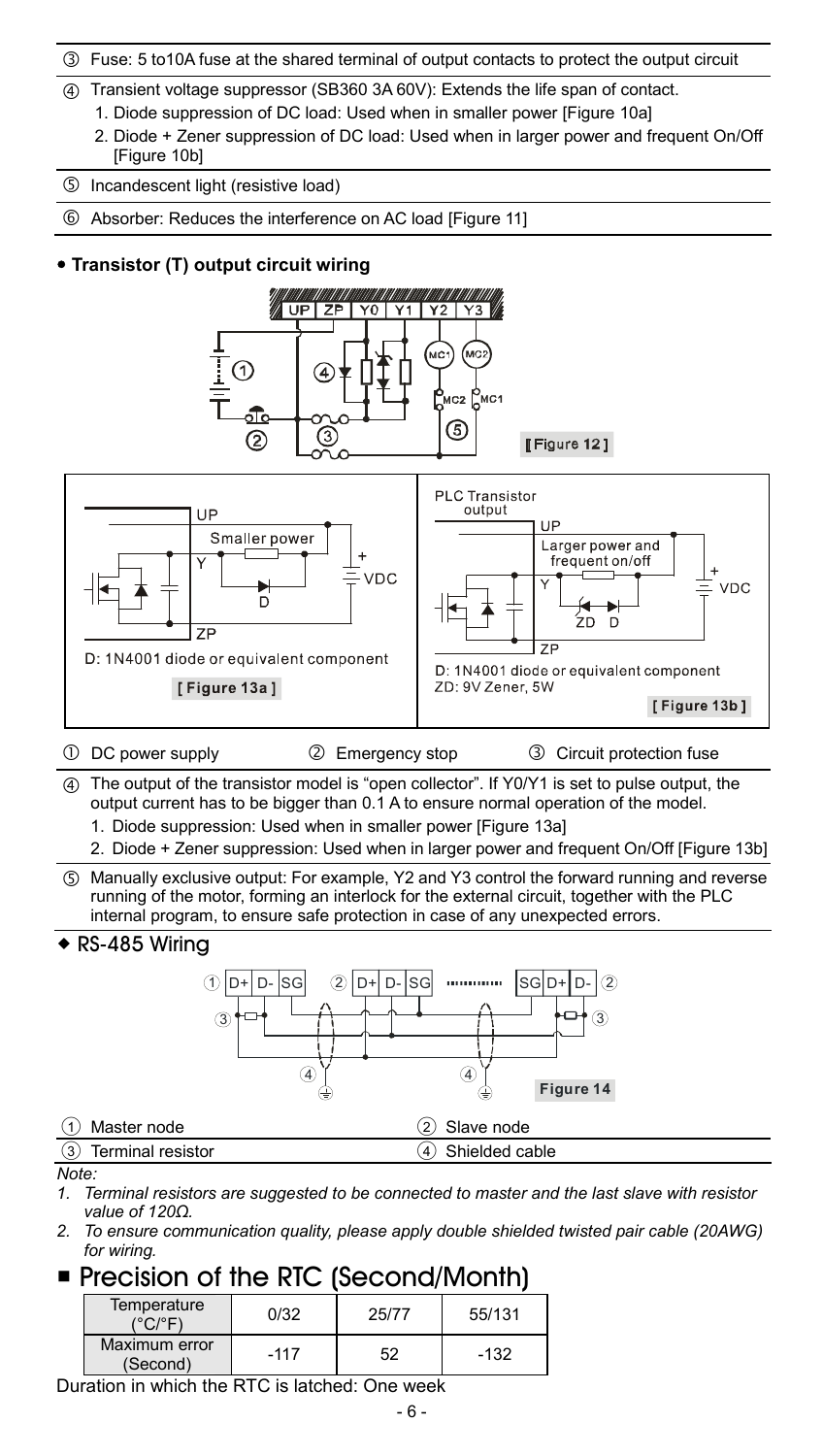感謝您採用台達 DVP 系列可程式控制器。DVP-SA2 為 12 點(8 數位輸入點 + 4 數位輸 出點)PLC 主機,提供豐富的指令集,並具有 16k steps 的程式記憶體,可連接薄型全系 列 I/O 模組與高速擴充模組,包含數位輸入∕輸出(最大輸入∕輸出擴充點數可達 480 點)、及類比模組(A/D、D/A 轉換及溫度單元)。兩點 100 kHz 與兩點 10 kHz 高速脈波 輸出可滿足各種應用場合,並且體積小,安裝容易。全系列採用免電池設計,其 PLC 程 式與停雷保持資料皆運用高速快閃記憶體儲存。

- 本安裝說明書提供給使用者電氣規格、功能規格、安裝配線之相關注意事項。其他詳 細之程式設計及指令說明請見《DVP-SA2 操作手冊:程式篇》,選購之周邊裝置詳細 說明請見該產品隨機安裝說明書。
- 本機為開放型(OPEN TYPE)機殼,因此使用者使用本機時,必須將之安裝於具防塵、 防潮及免於電擊∕衝擊意外之外殼配線箱內。另必須具備保護措施(如:特殊之工具 或鑰匙才可打開)防止非維護人員操作或意外衝擊本體,造成危險及損壞。
- 交流輸入電源不可連接於輸入∕出信號端,否則可能造成嚴重損壞,請在上電之前再 次確認電源配線。請勿在上電時觸摸任何端子。本體上之接地端子  $\Theta$  務必正確的接 地,可提高產品抗雜訊能力。

## ■ 產品外觀部位介紹

詳細外觀圖示請參閱英文版頁碼 1 之 [Figure 1]。單位:mm。

| 1. 電源、運行、錯誤與 COM1 狀態指示燈         | 9. 銘牌                 |
|---------------------------------|-----------------------|
| 2. RUN / STOP 開關                | 10. 右側 I/O 模組連接口      |
| 3. VR0 / VR1                    | 11. DIN 軌槽 (35mm)     |
| 4. 輸入 / 輸出端子與 COM3 (RS-485) 通訊口 | 12. I/O 模組固定扣         |
| 5. 輸入 / 輸出點與 COM2、COM3 通訊指示燈    | 13. COM2 (RS-485) 通訊口 |
| 6. COM1 (RS-232) 通訊口            | 14. I/O 模組固定槽         |
| 7. DIN 軌固定扣                     | 15. 雷源輸入口             |
| 8. I/O 模組定位孔                    | 16. 左側高速 I/O 模組連接口    |

## ■ 電氣規格

| 機種<br>項目 | DVP12SA211R<br>DVP12SA211T                                                                                                                                                                                             |                                     |  |  |  |
|----------|------------------------------------------------------------------------------------------------------------------------------------------------------------------------------------------------------------------------|-------------------------------------|--|--|--|
| 電源電壓     | 24 VDC (-15 ~ 20%) ( 具直流輸入電源極性反接保護 )<br>DVPPS01/PS02:輸入 100~240 VAC,輸出 24 VDC/1A (PS02: 2A)                                                                                                                            |                                     |  |  |  |
| 連接方式     | 脫落式歐式端子座(端點距離:3.5mm)                                                                                                                                                                                                   |                                     |  |  |  |
| 動作規格     | 最大電源斷電時間≦10ms                                                                                                                                                                                                          |                                     |  |  |  |
| 突入電流     | Max. 7.5 A@24 VDC, $I^2t = 0.25A^2S$                                                                                                                                                                                   |                                     |  |  |  |
| 電源保險絲容量  | 2.5 A/30 VDC,可恢復式 (Polyswitch)                                                                                                                                                                                         |                                     |  |  |  |
| 消耗電力     | 1.8 W<br>1.5W                                                                                                                                                                                                          |                                     |  |  |  |
| 電源保護     | 具直流輸入電源極性反接保護                                                                                                                                                                                                          |                                     |  |  |  |
| 絕緣阻抗     | > 5MΩ (所有輸出 / 入點對地之間 500 VDC)                                                                                                                                                                                          |                                     |  |  |  |
| 雜訊免疫力    | ESD (IEC 61131-2, IEC 61000-4-2): 8kV Air Discharge<br>EFT (IEC 61131-2, IEC 61000-4-4): Power Line: 2kV, Digital I/O: 1kV,<br>Analog & Communication I/O: 1kV<br>RS (IEC 61131-2, IEC 61000-4-3): 26MHz ~ 1GHz, 10V/m |                                     |  |  |  |
| 接地       | 單點接地)                                                                                                                                                                                                                  | 接地配線之線徑不得小於電源端配線線徑(多台 PLC 同時使用時,請務必 |  |  |  |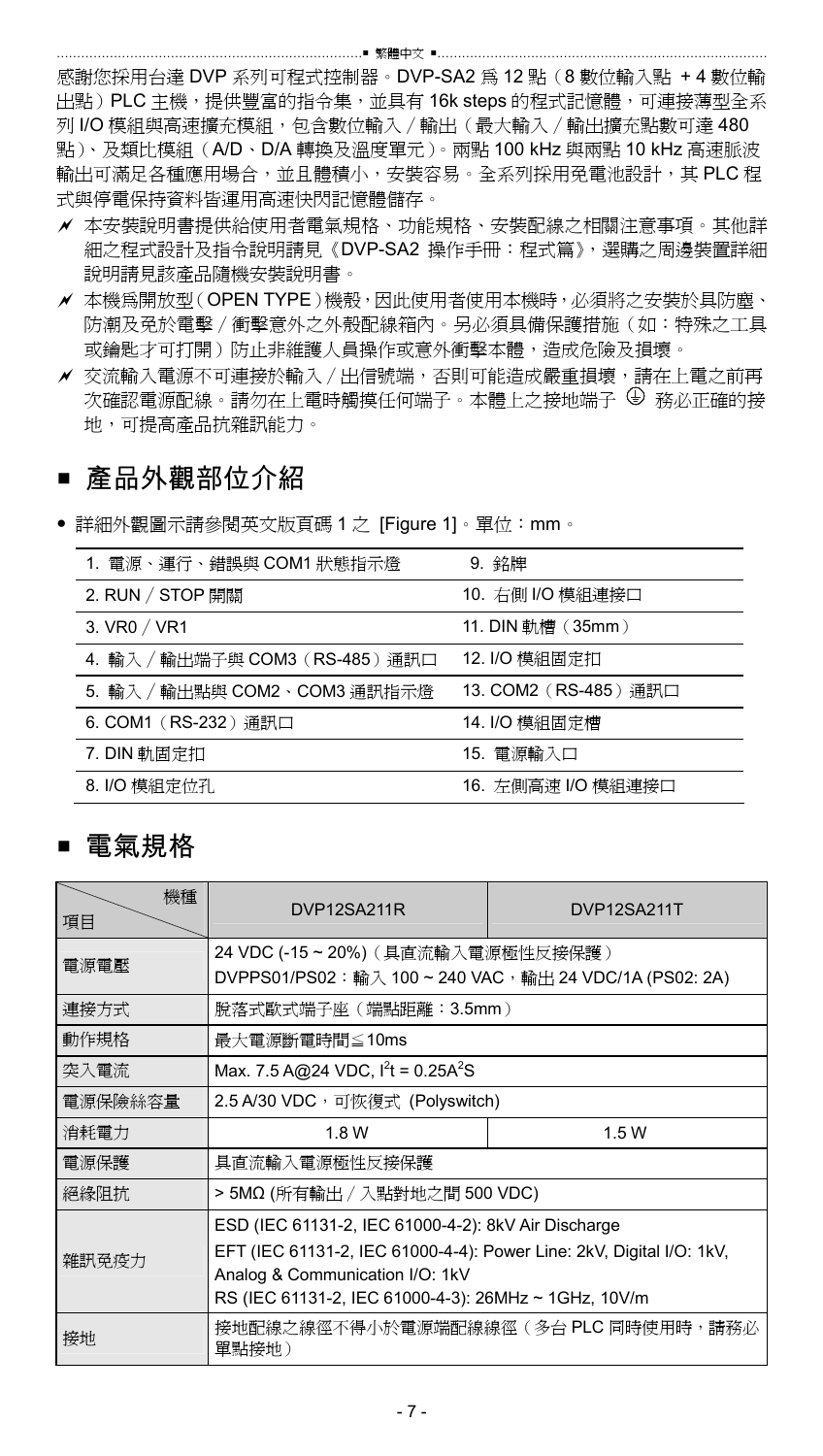| 項目                                        | 機種                   |                                                                               | DVP12SA211R                 | DVP12SA211T                |  |
|-------------------------------------------|----------------------|-------------------------------------------------------------------------------|-----------------------------|----------------------------|--|
| 操作 / 儲存環境                                 |                      | 操作:0~55°C (溫度), 50~95% (濕度), 污染等級 2<br>儲存:-25~70°C (溫度), 5~95% (濕度)           |                             |                            |  |
| 耐振動 / 衝擊                                  |                      | 國際標準規範 IEC61131-2, IEC 68-2-6 (TEST Fc)/IEC61131-2 & IEC<br>68-2-27 (TEST Ea) |                             |                            |  |
| 重量(g)                                     |                      |                                                                               | 140g                        | 131q                       |  |
| 機種                                        |                      |                                                                               | 輸入點雷氣規格                     |                            |  |
| 項目                                        |                      |                                                                               | 24 VDC (-15~20%) 單端共點輸入     |                            |  |
| 輸入點 No.                                   |                      |                                                                               | $X0 - X2$                   | $X3 \sim X7$               |  |
| 由端子 S/S 變換接線為 SINK 或 SOURCE<br>輸入接線型式     |                      |                                                                               |                             |                            |  |
| 輸入信號電壓(±10%)                              |                      |                                                                               |                             | 24 VDC, 5 mA               |  |
| 輸入點阻抗                                     |                      |                                                                               |                             | $4.7 k\Omega$              |  |
| 最大輸入頻率                                    |                      |                                                                               | 100 kHz                     | 10 kHz                     |  |
| Off $\rightarrow$ On<br>動作位準              |                      |                                                                               | $> 15$ VDC                  |                            |  |
| On $\rightarrow$ Off                      |                      |                                                                               | $< 5$ VDC                   |                            |  |
| 反應時間                                      | Off $\rightarrow$ On |                                                                               | $< 2.5 \text{ }\mu\text{s}$ | $< 20 \mu s$               |  |
| 雜訊抑制                                      | On $\rightarrow$ Off |                                                                               | $< 5 \mu s$                 | $< 50 \text{ }\mu\text{s}$ |  |
| 由 D1020 可作 0~20 ms 的調整 (預設:10 ms)<br>濾波時間 |                      |                                                                               |                             |                            |  |

|         | 機種                   | 輸出點電氣規格                  |                         |                             |
|---------|----------------------|--------------------------|-------------------------|-----------------------------|
| 項目      |                      | 繼電器                      | 電晶體                     |                             |
| 輸出點 No. |                      | $Y0 - Y3$                | Y0, Y2                  | Y1, Y3                      |
| 最高交換頻率  |                      | 1 Hz                     | 100 kHz                 | 10 kHz                      |
| 電壓規格    |                      | 250 VAC $\cdot$ < 30 VDC | $5 - 30$ VDC $^{#1}$    |                             |
|         | 電阻性                  | 1.5 A /1 點 (5 A/COM)     | 0.5 A/1 點 (2 A/COM)     |                             |
| 電流規格    | 電感性                  | #2                       | 15 W (30 VDC)           |                             |
| 燈泡      |                      | 20 WDC/100 WAC           | 2.5 W (30 VDC)          |                             |
| 反應時間    | Off $\rightarrow$ On | 約10 ms                   | $2 \mu s$ <sup>#3</sup> | $20 \text{ }\mu\text{s}$ #3 |
|         | On $\rightarrow$ Off |                          | $3 \mu s$ <sup>#3</sup> | 30 $\mu s$ <sup>#3</sup>    |

#1:UP, ZP 必須外加輔助電源 24 VDC(-15 ~ +20%)額定消耗約 1 mA∕點。

#2:生命週期曲線圖請參閱英文版 [Figure 2]。

#3:負載條件為 0.5A。

## 輸入∕輸出配置

| 機種          | 輸入單元 |                | 輸出單元 |     | 配置<br>I/O |      |
|-------------|------|----------------|------|-----|-----------|------|
|             | 點數   | 形式             | 點數   | 形式  | 繼電器       | 雷晶體  |
| DVP12SA211R |      | 直流             |      | 繼電器 | 請參閱英      | 請參閱英 |
| DVP12SA211T | 8    | Sink 或 Source) |      | 電晶體 | 文版圖示      | 文版圖示 |

註:本機種輸出端子配置與 DVP-SA 系列不同,使用時請注意配線之變更。

## ■ 安裝方式

PLC 在安裝時,請裝配於封閉式之控制箱內,其周圍應保持一定之空間,以確保 PLC 散 熱功能正常,請參閱英文版頁碼 3 之 [Figure 3]。

直接鎖螺絲方式:請依產品外型尺寸並使用 M4 螺絲。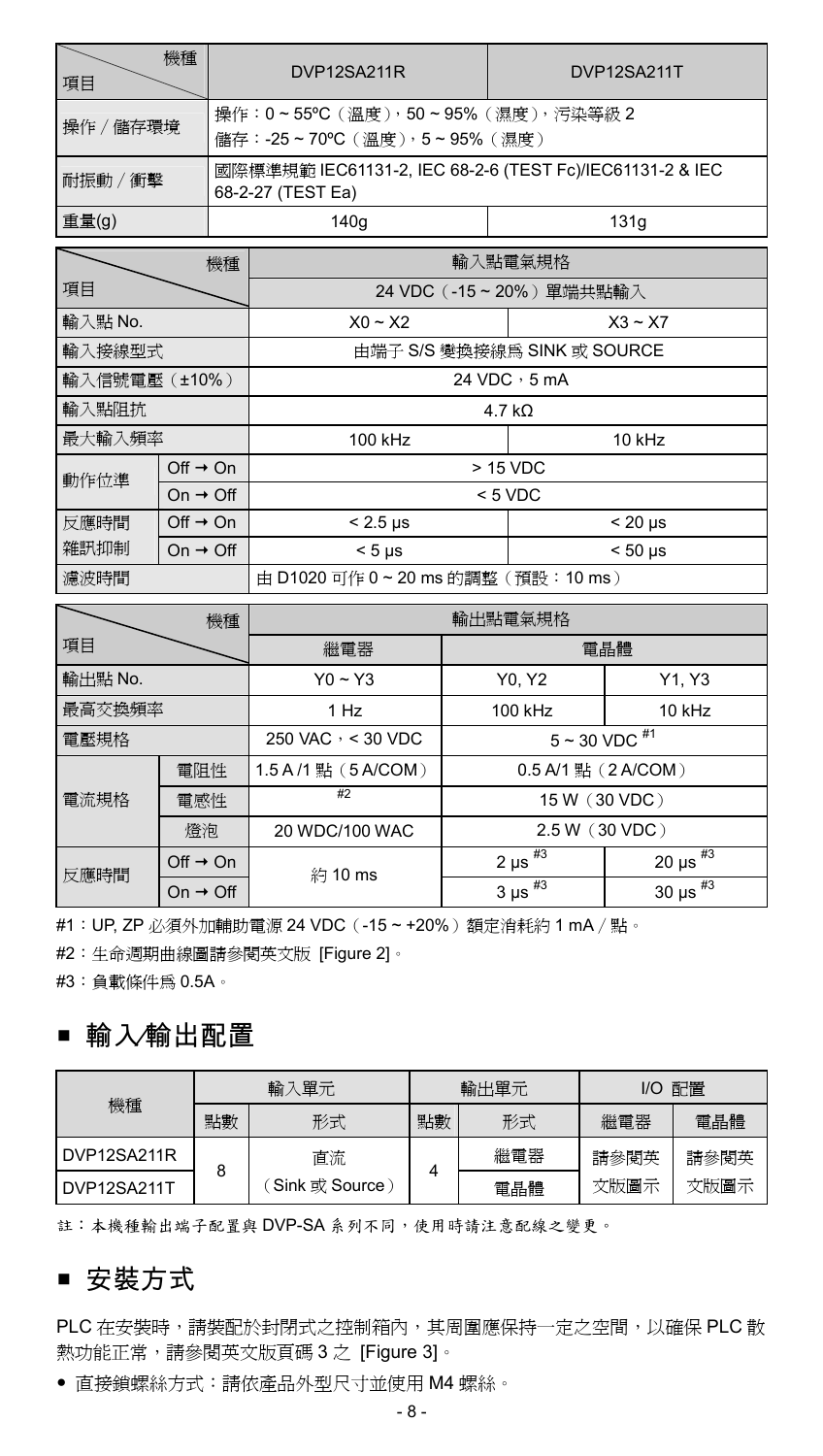DIN 鋁軌之安裝方法:適用於 35mm 之 DIN 鋁軌。在將主機掛上鋁軌時,請先將主機 (或 I/O 模組)下方之固定塑膠片,以一字形起子插入凹槽並向外撐開拉出,再將主機 (或 I/O 模組 ) 掛上鋁軌,之後將固定塑膠片壓扣回去即可。欲取下主機時,同樣以一 字形起子先將固定塑膠片撐開,再將主機以往外向上的方式取出即可。該固定機構塑膠 片為保持型,因此撐開後便不會彈回去。

### ■ 配線端子

- 1. 輸出∕入配線端請使用 22-16AWG (1.5mm) 單蕊祼線或多蕊線,端子規格如頁碼 3 之 圖示。PLC 端子螺絲扭力為 1.90 kg-cm (1.65 in-lbs)。只能使用 60/75°C 的銅導線。
- 2. 空端子請勿配線。輸入點信號線與輸出點等動力線請勿置於同一線槽內。
- 3. 鎖螺絲及配線時請避免微小的金屬導體掉入 PLC 內部,並在配線完成後保持散熱空間。

#### 電源端

DVP-SA2 機種為直流電源輸入,在使用上應注意下列事項:

- 1. 電源請接於 24 VDC 及 0 V 兩端, 電源範圍為 20.4~28.8 VDC, 當電源電壓低於 17.5 VDC 時, PLC 會停止運轉,輸出全部 Off, ERROR LED 快速閃爍。
- 2. 當停電時間低於 10 ms 時,PLC 不受影響繼續運轉,當停電時間過長或電源電壓下降 將使 PLC 停止運轉,輸出全部 Off,當電源恢復正常時,PLC 亦自動回復運轉。(PLC 內部具停電保持的輔助繼電器及暫存器,使用者在規劃程式設計時應特別注意使用。)

#### ◆ 安全配線回路

由於 DVP-SA2 的電源為 DC Only 的機種,因此可搭配台達之電源供應模組 (DVPPS01/DVPPS02) 提供電源給 DVP-SA2。為保護 DVPPS01/DVPPS02,建議可在 電源的輸入回路端配置如下的保護回路,配置圖請參閱英文版頁碼 4 之 [Figure 4] 所示:

| $\circ$ | 交流電源供應:100~240 VAC, 50/60 Hz            | Ø | 斷路器                  |
|---------|-----------------------------------------|---|----------------------|
| ◑       | 緊急停止:爲預防突發狀況發生,設置緊急停止按鈕,可在狀況發生時,切斷系統電源。 |   |                      |
| 4       | 雷源指示燈                                   |   | 5 交流電源負載             |
| ⑥       | 電源回路保護用保險絲 (2A)                         |   | ⑦ DVPPS01/DVPPS02 本體 |
|         | 8 直流電源供應輸出: 24 VDC, 500 mA              |   | ⑨ DVP PLC 本體         |
| 00      | 數位輸入 / 輸出模組                             |   |                      |

### 輸入點之配線

輸入點之入力信號為直流電源 DC 輸入型式,共有兩種接法: SINK 及 SOURCE, 其定義 與輸入點回路等效電路配線圖,請參閱英文版頁碼 4 之 [Figure 5] 及 [Figure 6]。

### 輸出點之配線

- 1. DVP-SA2 系列 PLC 輸出模組共有二種:繼電器與電晶體。輸出端在實際配線時,應 特別注意共用端的連接。
- 2. 繼電器機種輸出端 Y0 ~ Y3 用 C0 共同端,請參閱英文版頁碼 5 之 [Figure 7]。動作指 示:當輸出點動作時,正面的該點指示燈亮。
- 3. 電晶體(NPN)機種輸出端 Y0 ~ Y3 用 UP、ZP 共同端,請參閱英文版頁碼 5 之 [Figure 8]。
- 4. 隔離回路:PLC 內部回路與輸入模組之間使用光耦合器作信號隔離。

#### 繼電器輸出回路配線

詳細配線圖請參閱英文版頁碼 5 之 [Figure 9] ~ [Figure 11]。

① 直流電源供給 不可能 不可能 的复数复数 网络德国卡尔德国蒂尔德国蒂尔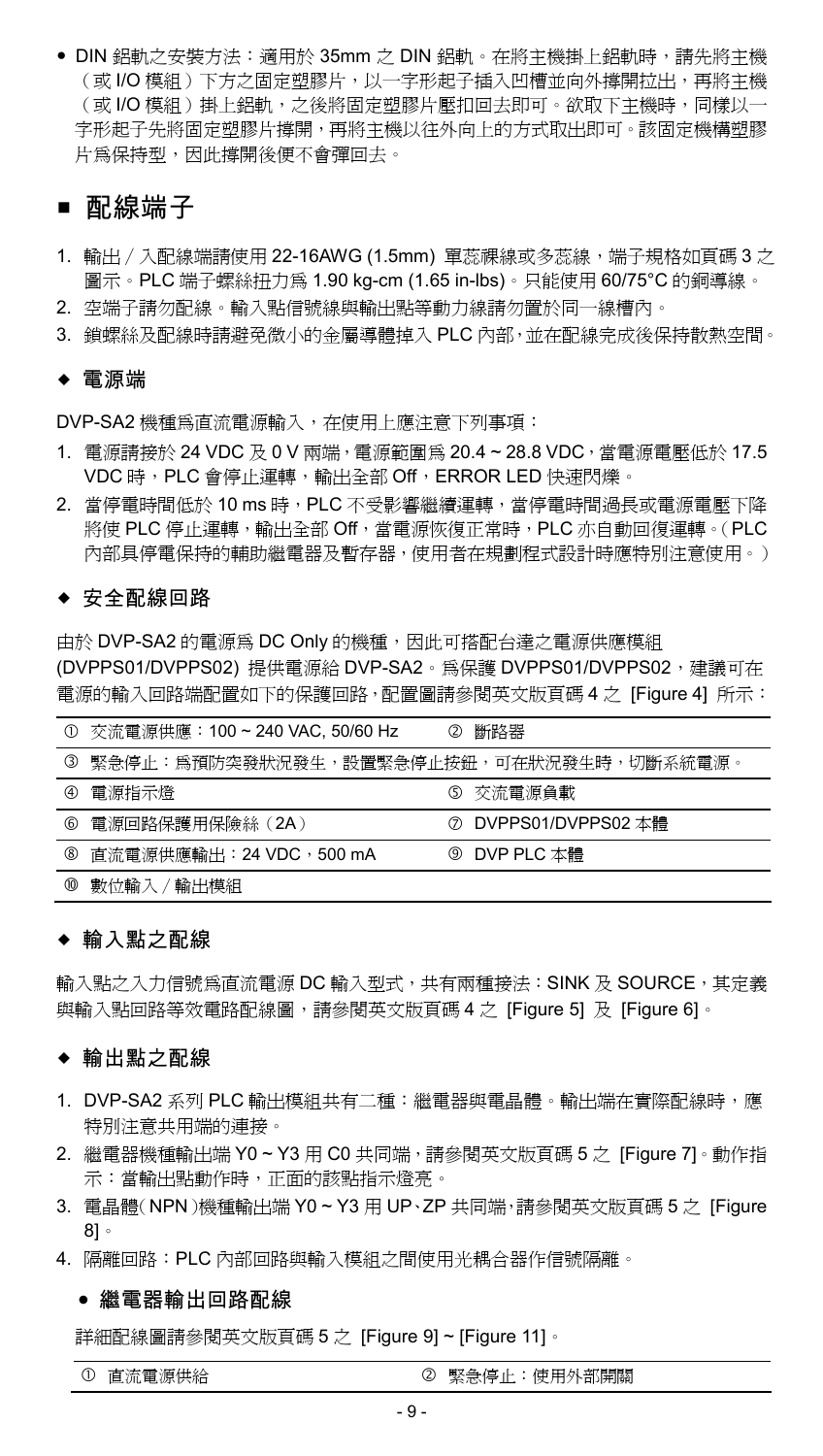#### 保險絲:使用 5 ~ 10 A 的保險絲容量於輸出接點的共用點,保護輸出點回路

- 突波吸收二極體:可增加接點壽命。
	- 1. DC 負載電源之二極體抑制:功率較小時使用(請參閱英文版頁碼 5 之 [Figure 10a])
	- 2. DC 負載電源之二極體 + Zener 抑制:大功率且 On/Off 頻繁時使用(請參閱英文版頁 碼 5 之 [Figure 10b])

白熾燈(電阻性負載)

突波吸收器:可減少交流負載上的雜訊(請參閱英文版頁碼 5 之 [Figure 11])

#### 電晶體輸出回路配線

詳細配線圖請參閱英文版頁碼 5 ~ 6 之 [Figure 12] ~ [Figure 13b]。

- ① 直流電源供應 ② 堅急停止 ③ 雷路回路保護用保險絲
- 突波吸收二極體:可增加接點壽命。
	- 1. DC 負載電源之二極體抑制:功率較小時使用(請參閱英文版頁碼 6 之[Figure 13a])
	- 2. DC 負載電源之二極體 + Zener 抑制:大功率且 On/Off 頻繁時使用(請參閱英文版頁 碼 6 之 [Figure 13b])

 互斥輸出:例如,將 Y2 與 Y3 用以控制對應馬達的正轉及反轉,使外部電路形成互鎖,配 合 PLC 內部程式,確保任何異常突發狀況發生時,均有安全的保護措施。

### **RS-485** 建議接線

詳細接線圖請參閱英文版頁碼 6 之[ Figure 14]。

| -<br>◡           | -<br>∸<br>$1.1 -$<br>-- | 4从天空*<br>$\sim$<br><b>SALE</b><br>ے<br>ίÆ'<br>◡ |
|------------------|-------------------------|-------------------------------------------------|
| -<br>$\sim$<br>3 | $^{~}$                  | Δ<br>÷Щ<br>∽                                    |

註:1. 終端電阻建議連接於主站及最後一台從站上,且其電阻值建議為 120Ω。

2. 為確保連線品質,線材建議使用具有雙層遮蔽線之通訊雙絞線(20AWG)。

## ■ 萬年曆的精度(秒/月)

| $(^{\circ}C/^{\circ}F$<br>æ<br>Fret |        |    | 55/121 |
|-------------------------------------|--------|----|--------|
| 秒                                   | $-117$ | г٥ |        |

萬年曆停電保持時間:一週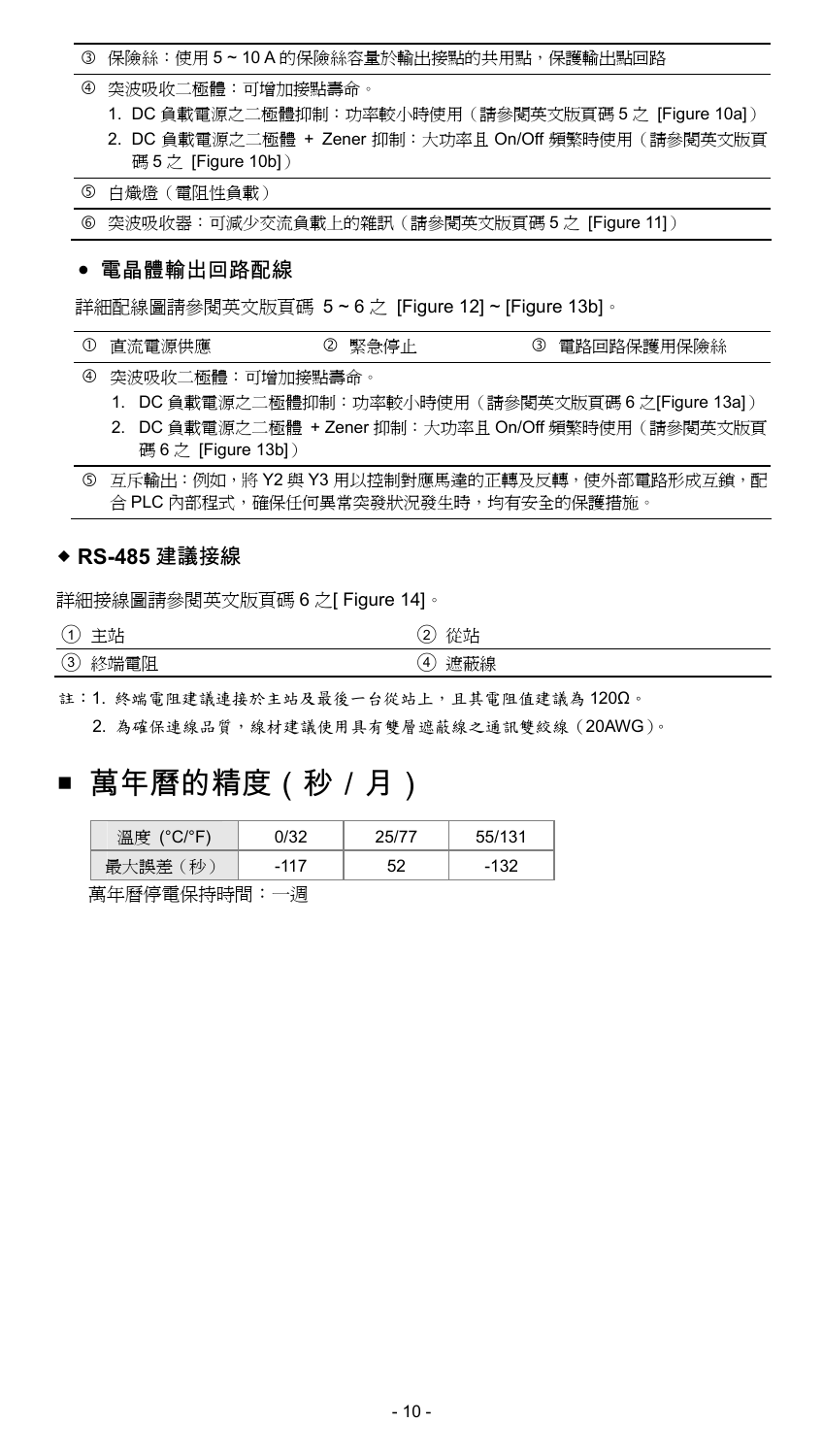感谢您采用台达 DVP 系列可编程控制器。DVP-SA2 为 12 点(8 数字量输入点 + 4 数字 量输出点)PLC 主机,提供丰富的指令集,并具有16k steps 的程序内存,可连接薄型全 系列 I/O 模块与高速扩展模块,包含数字量输入/输出(最大输入∕输出扩展点数可达 480 点)、及模拟量模块(A/D、D/A 转换及温度单元)。两点 100 kHz 与两点 10 kHz 高速脉 冲输出可满足各种应用场合,并且体积小,安装容易。全系列采用免电池设计,其 PLC 程序与停电保持数据皆运用高速闪存储存。

- 本安装说明书提供给使用者电气规格、功能规格、安装配线的相关注意事项。其它详 细的程序设计及指令说明请见《DVP-SA2 操作手册:程序篇》,选购的周边装置详细 说明请见该产品随机安装说明书。
- ✔ 本机为开放型 (OPEN TYPE) 机种,因此使用者使用本机时,必须将的安装干具防尘、 防潮及免于电击∕冲击意外的外壳配线箱内。另必须具备保护措施(如:特殊的工具 或钥匙才可打开)防止非维护人员操作或意外冲击本体,造成危险及损坏。
- 交流输入电源不可连接于输入∕出信号端,否则可能造成严重损坏,请在上电的前再 次确认电源配线。请勿在上电时触摸任何端子。本体上的接地端子 ♥ 务必正确的接 地,可提高产品抗干扰能力。

## ■ 產品外觀部位介紹

详细外观图示请参阅英文版页码 1 之 [Figure 1]。单位:mm。

| 1. 电源、运行、错误与 COM1 状态指示灯         | 8. 铭牌                 |
|---------------------------------|-----------------------|
| 2. RUN / STOP 开关                | 9. 右侧 I/O 模块连接口       |
| 3. VR0 / VR1                    | 11. DIN 轨槽 (35mm)     |
| 4. 输入 / 输出端子与 COM3 (RS-485) 通讯口 | 12. I/O 模块固定扣         |
| 5. 输入 / 输出点与 COM2、COM3 通讯指示灯    | 13. COM2 (RS-485) 通讯口 |
| 6. COM1 (RS-232) 通讯口            | 14. I/O 模块固定槽         |
| 7. DIN 轨固定扣                     | 15. 电源输入口             |
| 8. I/O 模块定位孔                    | 16. 左侧高速 I/O 模块连接口    |

## ■ 電氣規格

| 机种<br>项目 | DVP12SA211R                                                                                                                                                                                                            | DVP12SA211T |  |  |  |  |
|----------|------------------------------------------------------------------------------------------------------------------------------------------------------------------------------------------------------------------------|-------------|--|--|--|--|
| 电源电压     | 24VDC (-15~20%) (具直流输入电源极性反接保护)<br>DVPPS01/PS02:输入 100~240 VAC,输出 24 VDC/1 A (PS02: 2 A)                                                                                                                               |             |  |  |  |  |
| 连接方式     | 脫落式欧式端子座 ( 端点距離:3.5 mm )                                                                                                                                                                                               |             |  |  |  |  |
| 动作规格     | 最大电源断电时间≤10ms                                                                                                                                                                                                          |             |  |  |  |  |
| 突入电流     | Max. 7.5 A@24 VDC, I <sup>2</sup> t = 0.25A <sup>2</sup> S                                                                                                                                                             |             |  |  |  |  |
| 电源保险丝容量  | 2.5A/30 VDC,可恢复式(Polyswitch)                                                                                                                                                                                           |             |  |  |  |  |
| 消耗电力     | 1.5 W<br>1.8 W                                                                                                                                                                                                         |             |  |  |  |  |
| 电源保护     | 具直流输入电源极性反接保护                                                                                                                                                                                                          |             |  |  |  |  |
| 绝缘阻抗     | > 5MΩ (所有输出 / 入点对地之间 500 VDC)                                                                                                                                                                                          |             |  |  |  |  |
| 干扰免疫力    | ESD (IEC 61131-2, IEC 61000-4-2): 8kV Air Discharge<br>EFT (IEC 61131-2, IEC 61000-4-4): Power Line: 2kV, Digital I/O: 1kV,<br>Analog & Communication I/O: 1kV<br>RS (IEC 61131-2, IEC 61000-4-3): 26MHz ~ 1GHz, 10V/m |             |  |  |  |  |
| 接地       | 接地配线的线径不得小于电源端配线线径(多台 PLC 同时使用时,请务必<br>单点接地)                                                                                                                                                                           |             |  |  |  |  |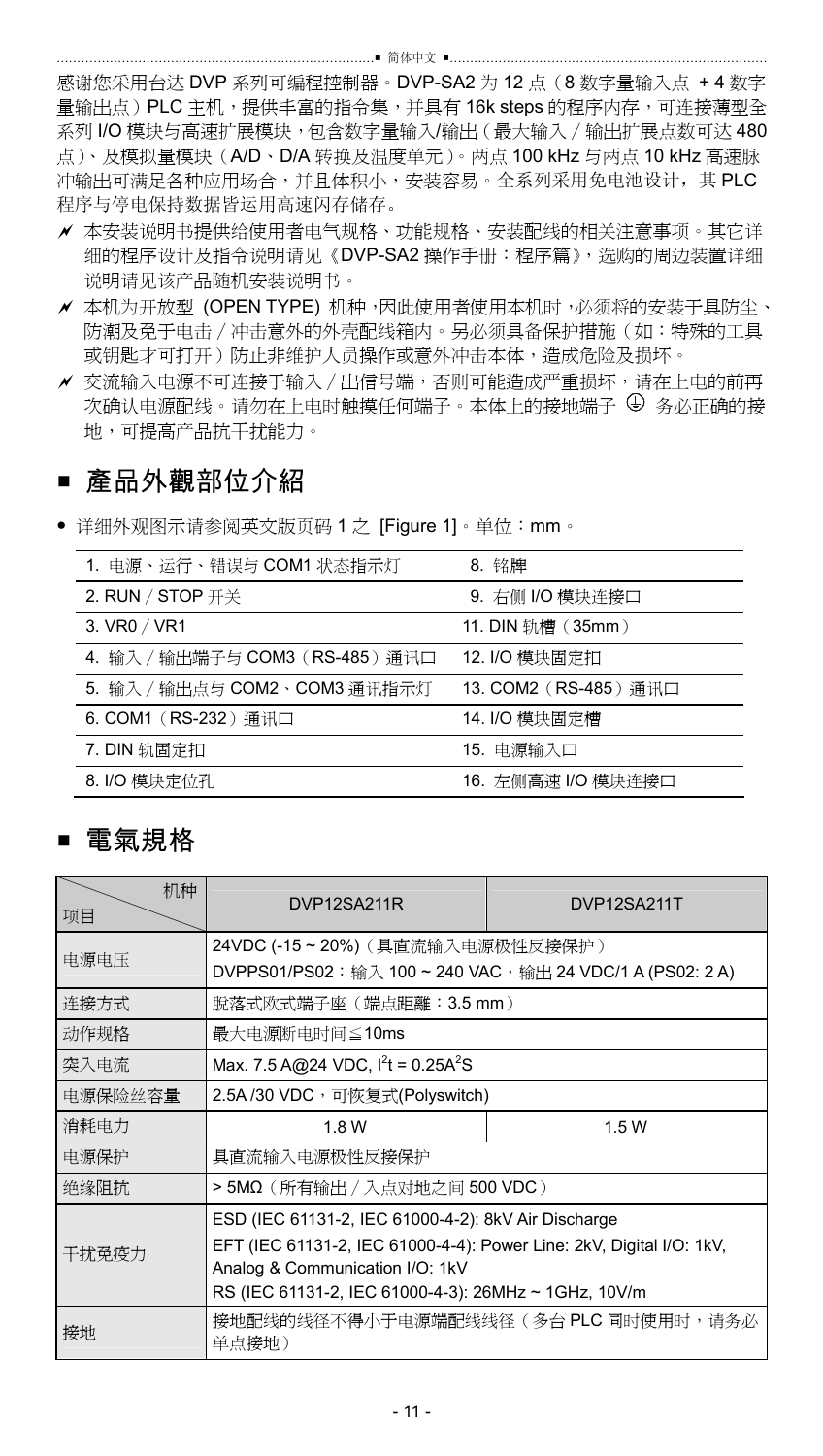| 项目                            | 机种                   | DVP12SA211R                                                                   |                                                                       | DVP12SA211T             |                          |  |
|-------------------------------|----------------------|-------------------------------------------------------------------------------|-----------------------------------------------------------------------|-------------------------|--------------------------|--|
| 操作 / 储存环境                     |                      |                                                                               | 操作: 0~55°C (温度), 50~95% (湿度), 污染等级 2<br>储存: -25~70°C (温度), 5~95% (湿度) |                         |                          |  |
| 耐振动 / 冲击                      |                      | 国际标准规范 IEC61131-2, IEC 68-2-6 (TEST Fc)/IEC61131-2 & IEC<br>68-2-27 (TEST Ea) |                                                                       |                         |                          |  |
| 重量 (g)                        |                      | 140g                                                                          |                                                                       |                         | 131q                     |  |
|                               | 机种                   |                                                                               | 输入点电气规格                                                               |                         |                          |  |
| 项目                            |                      |                                                                               |                                                                       | 24 VDC (-15~20%) 单端共点输入 |                          |  |
| 输入点 No.                       |                      | $X0 - X2$                                                                     |                                                                       |                         | $X3 - X7$                |  |
| 输入接线型式                        |                      |                                                                               |                                                                       | 由端子 S/S 变换接线为漏型或源型      |                          |  |
| 输入信号电压 (±10%)                 |                      |                                                                               |                                                                       | 24 VDC , 5 mA           |                          |  |
| 输入阻抗<br>$4.7 k\Omega$         |                      |                                                                               |                                                                       |                         |                          |  |
| 最大输入频率                        |                      | 100 kHz                                                                       |                                                                       | 10 kHz                  |                          |  |
| Off $\rightarrow$ On<br>动作临界点 |                      | > 15 VDC                                                                      |                                                                       |                         |                          |  |
| On $\rightarrow$ Off          |                      | $< 5$ VDC                                                                     |                                                                       |                         |                          |  |
| 反应时间                          | Off $\rightarrow$ On | $< 2.5 \mu s$                                                                 |                                                                       |                         | $< 20 \mu s$             |  |
| 干扰抑制                          | On $\rightarrow$ Off | $< 5$ us                                                                      |                                                                       |                         | $< 50$ us                |  |
| 滤波时间                          |                      | 由 D1020 可作 0~20 ms 的调整(默认: 10 ms)                                             |                                                                       |                         |                          |  |
| $\overline{\phantom{0}}$      | 机种                   | 输出点电气规格                                                                       |                                                                       |                         |                          |  |
| 项目                            |                      | 继电器                                                                           | 晶体管                                                                   |                         |                          |  |
| 输出点 No.                       |                      | $Y0 - Y3$                                                                     |                                                                       | Y0.4Y2                  | Y1, Y3                   |  |
| 最高交换频率                        |                      | 1 H <sub>Z</sub>                                                              | 100 kHz                                                               |                         | 10 kHz                   |  |
| 输出动作指示                        |                      | LED 显示;灯亮表示为 ON,不亮表示为 OFF                                                     |                                                                       |                         |                          |  |
| 电压规格                          |                      | 250 VAC > < 30 VDC                                                            | $5 \sim 30$ VDC $\overline{^{41}}$                                    |                         |                          |  |
| 电阻性                           |                      | 1.5 A /1 点 (5 A/COM)                                                          |                                                                       | 0.5 A/1 点 (2 A/COM)     |                          |  |
| 电流规格                          | 电感性                  | #2                                                                            |                                                                       | 15 W (30 VDC)           |                          |  |
|                               | 灯泡                   | 20WDC/100WAC                                                                  |                                                                       | 2.5 W (30 VDC)          |                          |  |
| 反应时间                          | Off $\rightarrow$ On | 约 10 ms                                                                       |                                                                       | $2 \mu s$ <sup>#3</sup> | 20 $\mu s$ <sup>#3</sup> |  |
|                               | On $\rightarrow$ Off |                                                                               |                                                                       | $3 \mu s$ <sup>#3</sup> | 30 $\mu s$ <sup>#3</sup> |  |

#1: UP, ZP 必须外加辅助电源 24 VDC (-15 ~ +20%) 额定消耗约 1 mA / 点。

#2:生命周期曲线图请参阅英文版 [Figure 2]。

#3:负载条件为 0.5A。

## 輸入∕輸出配置

| 机种          | 输入单元 |       |    | 输出单元                    | 配置<br>I/O |      |
|-------------|------|-------|----|-------------------------|-----------|------|
|             | 点数   | 形式    | 点数 | 形式                      | 继电器       | 晶体管  |
| DVP12SA211R | 8    | 直流    |    | 继电器                     | 请参阅英      | 请参阅英 |
| DVP12SA211T |      | 漏型或源型 |    | 晶体管<br>NPN <sup>®</sup> | 文版图示      | 文版图示 |

注:本机种输出端子配置与 DVP-SA 系列不同,使用时请注意配线之变更。

## ■ 產品尺寸與安裝方式

PLC 在安装时,请装配于封闭式的控制箱内,其周围应保持一定的空间,以确保 PLC 散 热功能正常,请参阅英文版页码 3 的 [Figure 3]。

直接锁镙丝方式:请依产品外型尺寸并使用 M4 镙丝。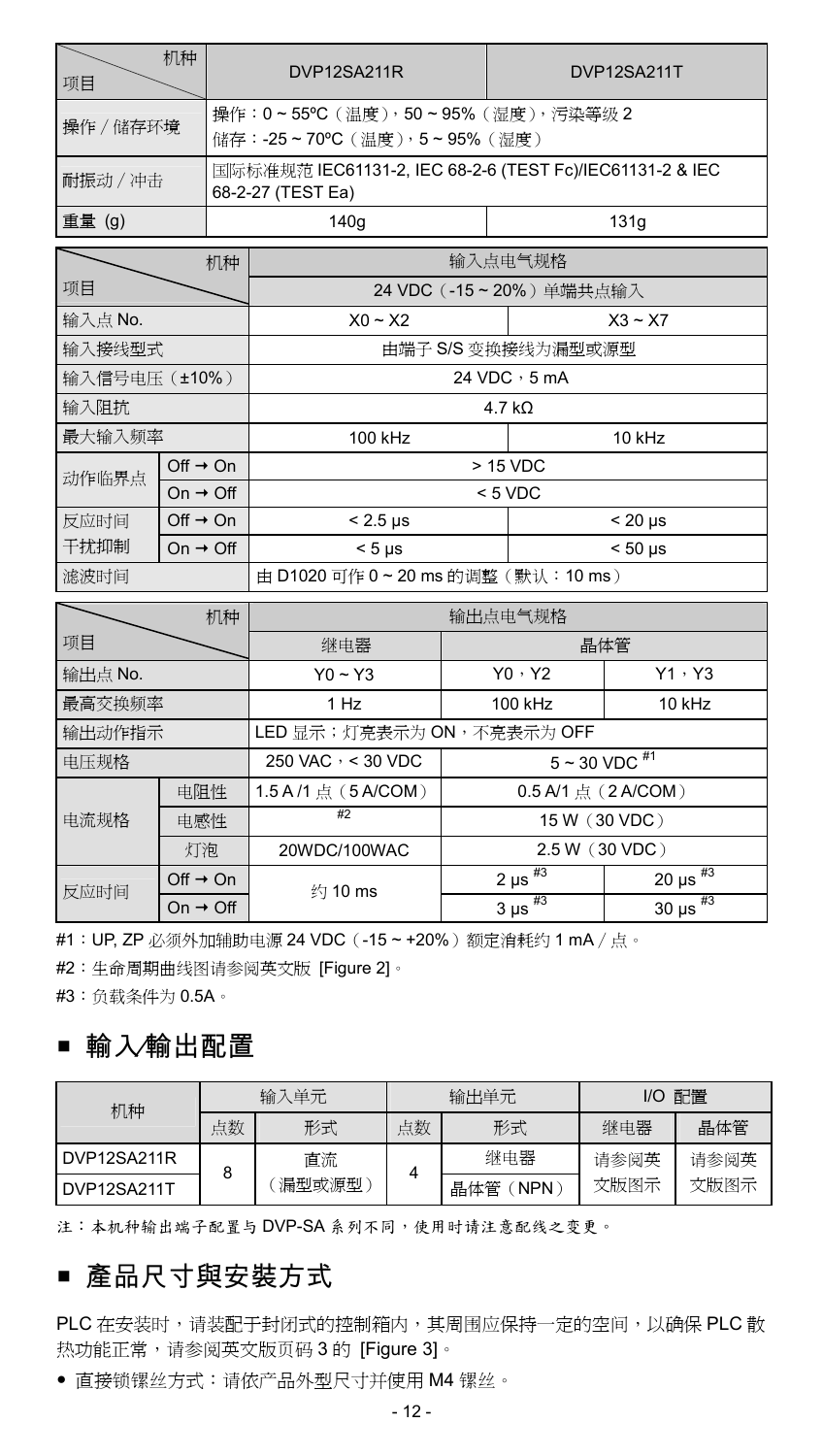● DIN 铝轨的安装方法: 适用于 35mm 的 DIN 铝轨。在将主机挂上铝轨时,请先将主机 (或 I/O 模块)下方的固定塑料片,以一字形起子插入凹槽并向外撑开拉出,再将主机 (或 I/O 模块 )挂上铝轨,之后将固定塑料片压扣回去即可。欲取下主机时,同样以一 字形起子先将固定塑料片撑开,再将主机以往外向上的方式取出即可。该固定机构塑料 片为保持型,因此撑开后便不会弹回去。

### ■ 配線端子

- 1. 输出/入配线端请使用 22~16AWG (1.5mm)单蕊裸线或多蕊线,端子规格如页码 3 之图示。PLC 端子螺丝扭力为 1.90 kg-cm(1.65 in-lbs)。只能使用 60/75°C 的铜导线。
- 2. 空端子请勿配线。输入点信号线与输出点等动力线请勿置于同一线槽内。
- 3. 锁螺丝及配线时请避免微小的金属导体掉入 PLC 内部,并在配线完成后保持散热空间。

### 電源端

DVP-SA2 机种为直流电源输入,在使用上应注意下列事项:

- 1. 电源请接于 24 VDC 及 0 V 两端,电源范围为 20.4 ~ 28.8 VDC,当电源电压低于 17.5 VDC 时, PLC 会停止运行,输出全部 Off, ERROR LED 快速闪烁。
- 2. 当停电时间低于 10 ms 时,PLC 不受影响继续运转,当停电时间讨长或电源电压下降 将使 PLC 停止运转,输出全部 Off,当电源恢复正常时,PLC 亦自动回复运转。(PLC 内部具停电保持的辅助继电器及寄存器,使用者在规划程序设计时应特别注意使用。)

### ◆ 安全配線回路

由于 DVP-SA2 的电源为 DC Only 的机种,因此可搭配台达的电源供应模块 (DVPPS01/DVPPS02) 提供电源给 DVP-SA2。为保护 DVPPS01/DVPPS02,建议可在 电源的输入回路端配置如下的保护回路,配置图请参阅英文版页码 4 的 [Figure 4] 所示:

| ⊕           | 交流供应电源:100~240 VAC, 50/60 Hz            | Ø | 断路器                  |
|-------------|-----------------------------------------|---|----------------------|
| ⊚           | 紧急停止:为预防突发状况发生,设置紧急停止按钮,可在状况发生时,切断系统电源。 |   |                      |
| $\circledA$ | 电源指示灯                                   |   | 6 交流电源负载             |
| 6           | 电源回路保护用保险丝 (2A)                         |   | ⑦ DVPPS01/DVPPS02 本体 |
| (8)         | 直流供应电源输出:24 VDC,500 mA                  |   | ⑨ DVP PLC 本体         |
| 00          | 数字量输入 / 输出模块                            |   |                      |

### ◆ 輸入點的配線

输入点的接入信号为直流电源 DC 输入,DC 型式共有两种接法:漏型及源型,其定义与 输入点回路等效电路配线图,请参阅英文版页码 4 的 [Figure 5] 及 [Figure 6]。

#### ◆ 輸出點的配線

- 1. DVP-SA2 系列 PLC 输出模块共有三种:继电器、晶体管-NPN 与晶体管-PNP。输出 端在实际配线时,应特别注意共享端的连接。
- 2. 继电器机种输出端 Y0 ~ Y3 用 C0 共同端,请参阅英文版页码 5 之 [Figure 7]。动作指 示:当输出点动作时,正面的该点指示灯亮。
- 3. 晶体管(NPN)机种输出端 Y0 ~ Y3 用 UP、ZP 共同端,请参阅英文版页码 5 之 [Figure 8]。
- 4. 隔离回路:PLC 内部回路与输入模块之间使用光耦合器作信号隔离。

#### 繼電器輸出回路配線

详细配线图请参阅英文版页码 5 之 [Figure 9] ~ [Figure 11]。

| $\circ$ | 直流电源供给 |  |
|---------|--------|--|
|         |        |  |

直流电源供给 紧急停止:使用外部开关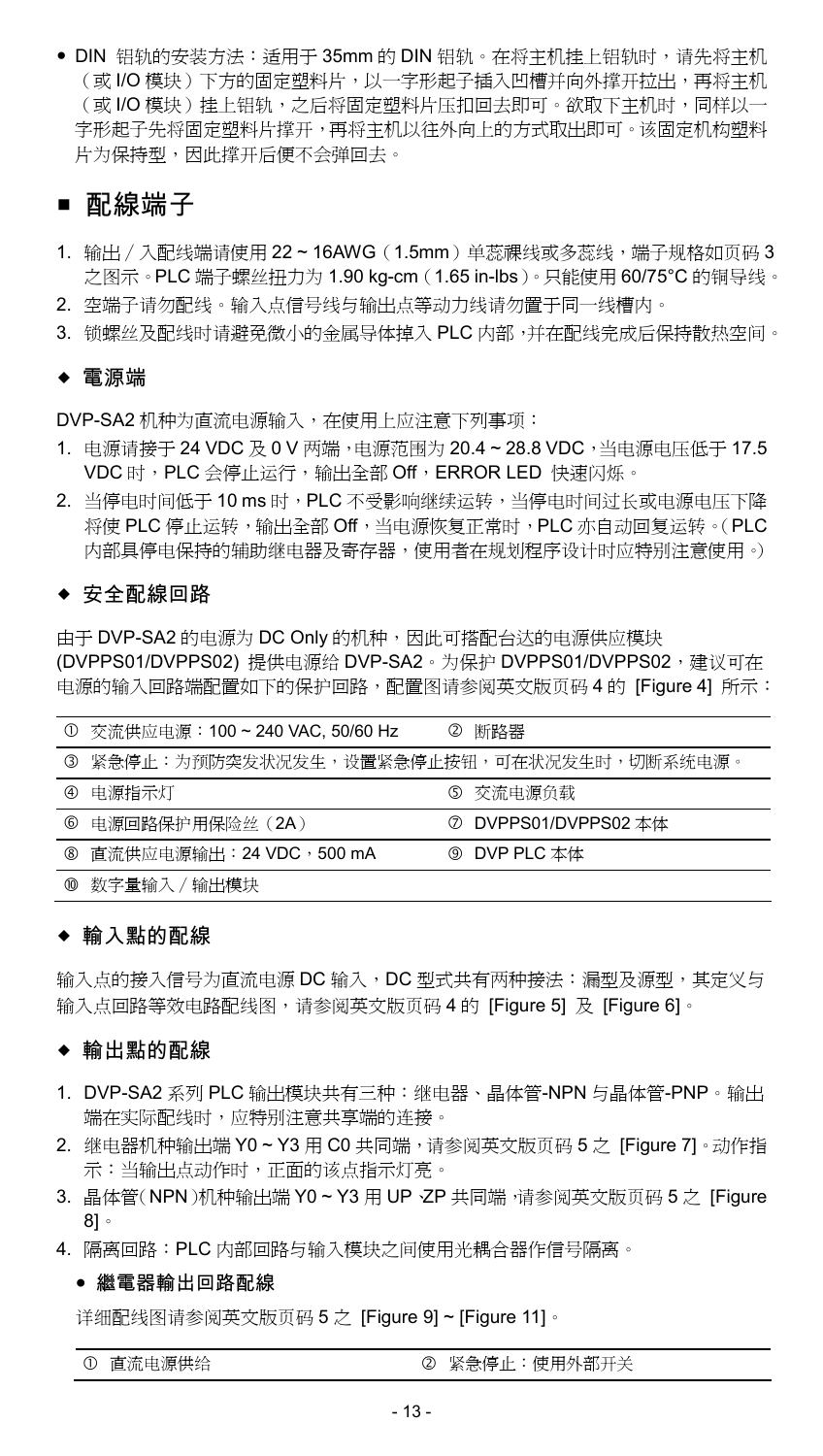### 3 保险丝:于输出接点的公共端使用容量 5~10A 的保险丝,保护输出点回路

- 突波吸收二极管:可增加接点寿命。
	- 1. DC 负载电源的二极管抑制:功率较小时使用(请参阅英文版页码 5 的[Figure 10a])
	- 2. DC 负载电源的二极管 + Zener 抑制:大功率及 On/Off 频繁时使用(请参阅英文版页 码 5 的 [Figure 10b])。

白炽灯(电阻性负载)

突波吸收器:可减少交流负载上的干扰(请参阅英文版页码 5 的 [Figure 11])

#### 晶體管輸出回路配線

详细配线图请参阅英文版页码 5 ~ 6 之 [Figure 12] ~ [Figure 13b]。

|  | ① 直流供应电源 |  | 2 紧急停止 |  | 3 电路回路保护用保险丝 |
|--|----------|--|--------|--|--------------|
|--|----------|--|--------|--|--------------|

突波吸收二极管:可增加接点寿命。

- 1. DC 负载电源之二极管抑制:功率较小时使用(请参阅英文版页码 6 之 [Figure 13a])
- 2. DC 负载电源之二极管 + Zener 抑制:大功率且 On/Off 频繁时使用(请参阅英文版页 码 6 之 [Figure 13b])

5 互斥输出:例如,将 Y2 与 Y3 用以控制对应马达的正转及反转,使外部电路形成互锁,配 合 PLC 内部程序,确保任何异常突发状况发生时,均有安全的保护措施。

### **RS-485** 建議接線

详细接线图请参阅英文版页码 6 的 [Figure 14]。

| a bandar | 2. L           |
|----------|----------------|
| ٠        | $^{2}$         |
|          | YY.            |
| 土粕       | く 立白           |
| ◡        | ◡              |
| -        | 屏蔽线            |
| 终端电阻     | $\overline{4}$ |
| 3)       | ◡              |

注: 1. 终端电阻建议连接于主站及最后一台从站上,且其阻值建议为 120Ω。

2. 为确保联机质量,线材建议使用具有双层屏蔽线的通讯双绞线(20AWG)。

## ■ 万年历的精度(秒/月)

| (种)<br>一大门装件 | .117<br>۰ | 50 | 132 |
|--------------|-----------|----|-----|

万年历停电保持时间:一周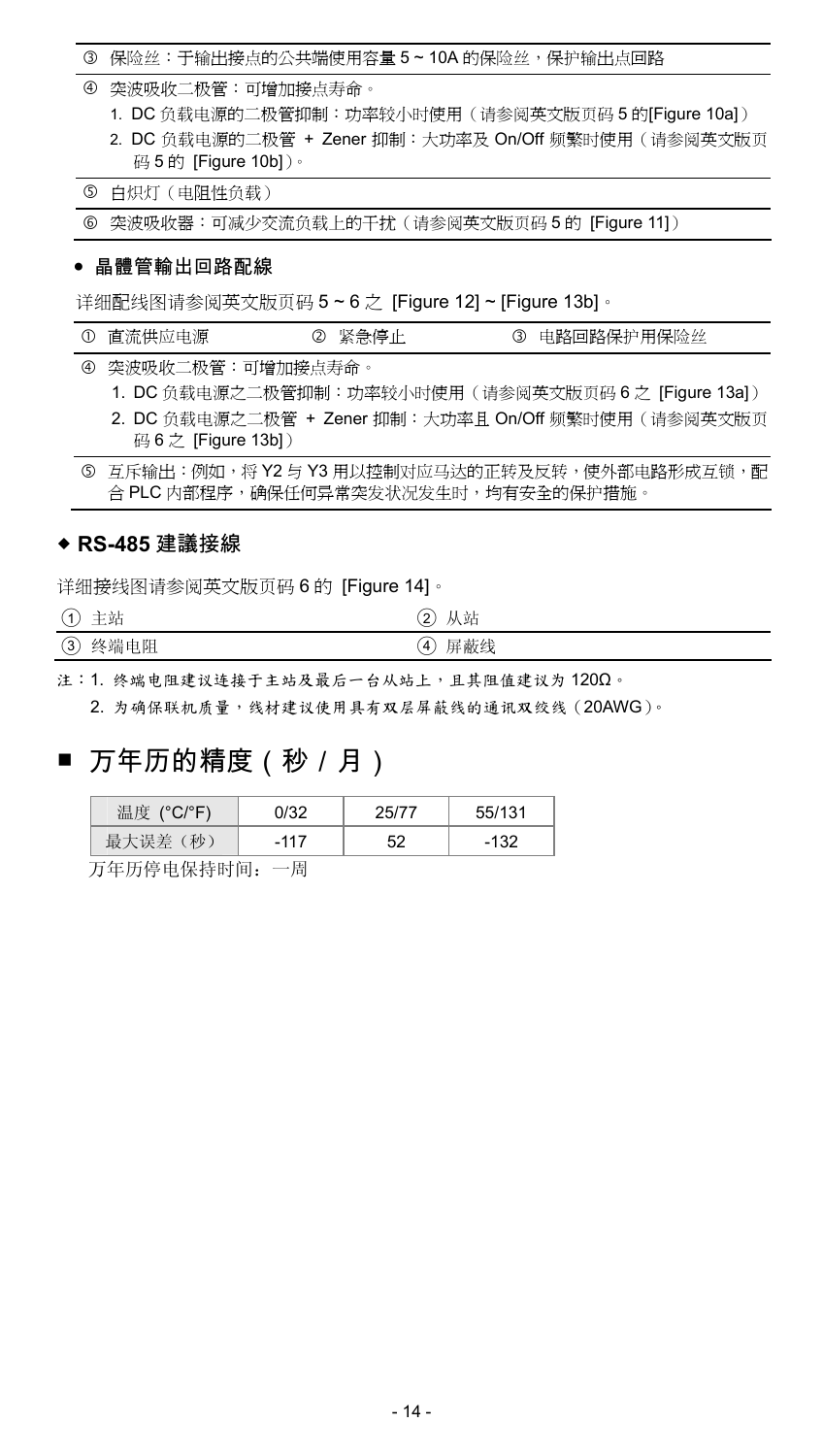Delta'nın DVP-SA2 modelini seçtiğiniz için teşekkürler. DVP-SA2 PLC ürünü 12-nokta (8DI + 4DO) MPU, çeşitli komutlar ve 16K step program ile tüm DVP-S serisi genişleme modülleri (Maksimum 480 adet dijital I/O) ve yüksek hızlı ilave modüllerle (A/D, D/A dönüşüm ve sıcaklık ölçümü) ile bağlanabilir. 2 adet 100 kHz ve 2 adet 10 kHz yüksek hızlı pulse çıkışı ile birçok uygulamanın gereksinimlerini karşılar. DVP-SA2 ürünü küçük boyutlu ve kurulumu kolaydır.

- $\not$  Bu bilgi dökümanı sadece ürünün elektriksel özellikleri, genel fonksiyonları, kurulumu ve bağlantısı ile ilgili bilgiler sağlar. Detaylı programlama ve DVP-SA2 uygulama komutları ile ilgili lütfen *"DVP-SA2 Operation Manual: Programming"* dökümanını inceleyiniz. Opsiyonel çevre birimleri ile ilgili lütfen kutunun içindeki ürünle birlikte gelen bilgi dökümanını inceleyiniz. DVP-SA2 serisi PLC'lere herhangi bir pil takılması gerekmez. PLC programları ve kalıcı veriler yüksek hızlı flash belleklerde saklanır.
- Bu ürün AÇIK TİP bir PLC'dir. PLC ürünü toz, rutubet, elektrik şoku riski ve titreşimden uzak yerlerde muhafaza edilmelidir. Ayrıca cihaza yetkili olmayan kişilerin müdahale etmesini engelleyecek önlemler alınmalıdır. (Örneğin ürünün kurulduğu panoya kilit konulması gibi). Aksi halde kullanıcılar ve/veya PLC zarar görebilir.
- Giriş/Çıkış terminallerine kesinlikle AC besleme bağlamayınız. Aksi halde ürün zarar görebilir. Enerji vermeden önce ürünün tüm bağlantılarını kontrol ediniz.  $E$ lektromanyetik gürültüyü önlemek için topraklamanın  $\bigcirc$  düzgün yapıldığına emin olunuz. Enerjili iken ürün terminallerine müdahale etmeyiniz.

# Ürün Görünüşü

İngilizce (English) bölümünde Şekil 1'ye [Figure 1] bakınız. Birim: mm.

| 1. POWER, RUN, ERROR, COM1 indikatör            | 9. Etiket                           |
|-------------------------------------------------|-------------------------------------|
| 2. RUN/STOP anahtarı                            | 10. Sağ-kenar ilave port            |
| 3. VR0/VR1                                      | 11. DIN ray montaj slotu (35mm)     |
| 4. I/O terminalleri ve COM3 hab. portu (RS-485) | 12. İlave ünite klipsi              |
| 5. I/O nokta ve COM2, COM3 indikatörü           | 13.COM2 haberleşme portu (RS-485)   |
| 6. COM1 haberlesme portu (RS-232)               | 14. İlave üniteler için montaj rayı |
| 7. DIN ray klip                                 | 15. DC power girisi                 |
| 8. İlave unite için montaj deliği               | 16. Sol-kenar modül bağlantı portu  |

# Elektriksel Özellikler

| Model<br>Madde     | DVP12SA211R                                                                                                                                                                                                      | DVP12SA211T |  |  |  |
|--------------------|------------------------------------------------------------------------------------------------------------------------------------------------------------------------------------------------------------------|-------------|--|--|--|
| Besleme voltajı    | 24VDC (-15 ~ 20%)<br>(DC giriş besleme ters bağlantı koruması)<br>DVPPS01/PS02: giris 100 ~ 240 VAC, cıkış 24 VDC/ 1A (PS02: 2A)                                                                                 |             |  |  |  |
| Konnektör          | Avrupa standartı sökülebilir terminal blok (Pin ölçüsü: 3.5mm)                                                                                                                                                   |             |  |  |  |
| Calışma            | Maksimum enerji kesintisi zamanı 10 ms veya altı.                                                                                                                                                                |             |  |  |  |
| Sızıntı Akımı      | Maksimum 7.5 A@24 VDC, I <sup>2</sup> t = 0.25A <sup>2</sup> S                                                                                                                                                   |             |  |  |  |
| Sigorta Kapasitesi | 2.5 A/30 VDC, Polyswitch                                                                                                                                                                                         |             |  |  |  |
| Güç Tüketimi       | 1.5W<br>1.8 W                                                                                                                                                                                                    |             |  |  |  |
| Besleme Koruma     | DC giriş besleme ters bağlantı koruması                                                                                                                                                                          |             |  |  |  |
| Izolasyon direnci  | > 5 MΩ (Tüm I/O nokta - ground: 500 VDC)                                                                                                                                                                         |             |  |  |  |
| Ses Bağışıklığı    | ESD (IEC 61131-2, IEC 61000-4-2): 8kV Hava Desarj<br>EFT (IEC 61131-2, IEC 61000-4-4): Güç Hattı: 2kV, Dijital I/O: 1kV,<br>Analog & Haberlesme I/O: 1kV<br>RS (IEC 61131-2, IEC 61000-4-3): 26MHz ~ 1GHz, 10V/m |             |  |  |  |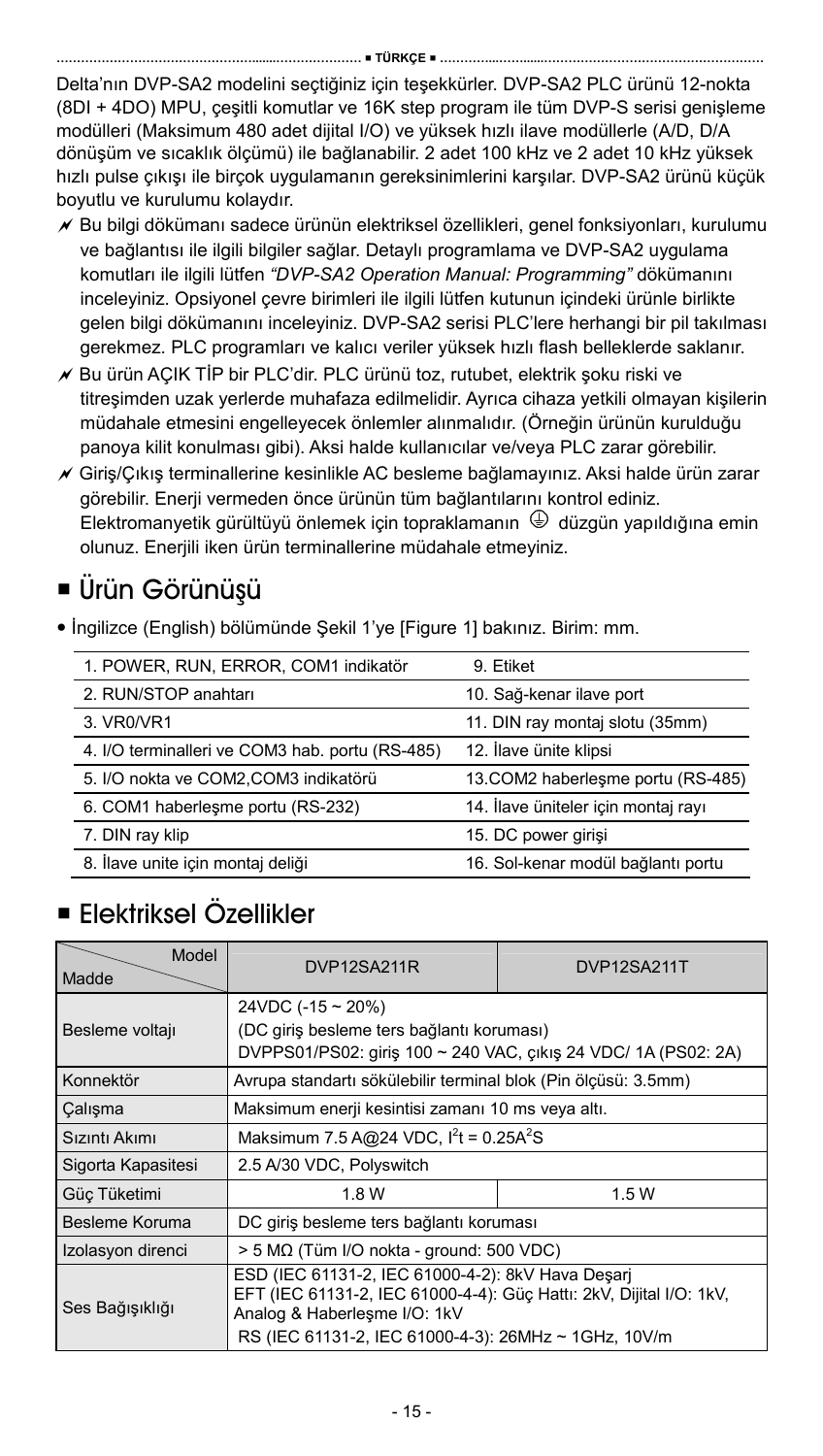| Model<br>Madde                                                                                                                                                                 | DVP12SA211R                                                                                                                    | DVP12SA211T |  |  |
|--------------------------------------------------------------------------------------------------------------------------------------------------------------------------------|--------------------------------------------------------------------------------------------------------------------------------|-------------|--|--|
| Topraklama kablosunun kesiti 24V - 0V terminalleri kabloları<br>kesitinden küçük olmamalıdır. (Tüm DVP ürünleri doğrudan ground<br>Topraklama<br>ucundan topraklanmalıdırlar). |                                                                                                                                |             |  |  |
| Calışma/Saklama                                                                                                                                                                | Calisma: 0 ~ 55°C (sicaklik), 50 ~ 95% (rutubet), Kirlenme derece 2<br>Saklama: -25 ~ 70°C (sıcaklık), $5 \sim 95\%$ (rutubet) |             |  |  |
| Titresim/Sok direnci                                                                                                                                                           | Uluslararası Standartlar: IEC61131-2, IEC 68-2-6 (TEST<br>Fc)/IEC61131-2 & IEC 68-2-27 (TEST Ea)                               |             |  |  |
| Ağırlık (g)                                                                                                                                                                    | 140a                                                                                                                           | 131q        |  |  |

|                                      | Özellik.             |                                                  | Giris Noktası              |  |  |
|--------------------------------------|----------------------|--------------------------------------------------|----------------------------|--|--|
| Madde                                |                      | 24 VDC (-15 ~ 20%) tek ortak uç girişi           |                            |  |  |
| Giris No.                            |                      | $X0 - X2$                                        | $X3 \sim X7$               |  |  |
| Giris Tipi                           |                      | DC (SINK veya SOURCE)                            |                            |  |  |
| Giriş Akımı (±10%)                   |                      | 24 VDC, 5 mA                                     |                            |  |  |
| Giris Empedansı<br>impedance         |                      | 4.7 kO                                           |                            |  |  |
| Maksimum frekans                     |                      | 100 kHz<br>10 kHz                                |                            |  |  |
| Off $\rightarrow$ On<br>Aktif seviye |                      | > 15 VDC                                         |                            |  |  |
| On $\rightarrow$ Off                 |                      | $< 5$ VDC                                        |                            |  |  |
| Cevap                                | Off $\rightarrow$ On | $< 2.5$ µs                                       | $< 20 \mu s$               |  |  |
| Zamanı                               | On $\rightarrow$ Off | $< 5 \mu s$                                      | $< 50 \text{ }\mu\text{s}$ |  |  |
| Filtre zamanı                        |                      | D1020 datasından $0 \sim 20$ ms (Default: 10 ms) |                            |  |  |

| Özellik          |                      | Cıkış Noktası                                       |                         |                          |  |
|------------------|----------------------|-----------------------------------------------------|-------------------------|--------------------------|--|
| Madde            |                      | Röle                                                | Transistor              |                          |  |
| Cikis No.        |                      | $Y0 - Y3$                                           | Y0, Y2                  | Y1, Y3                   |  |
| Maksimum frekans |                      | 1 Hz                                                | 100 kHz<br>10 kHz       |                          |  |
| Çalışma Voltajı  |                      | 250 VAC, < 30 VDC                                   | $5 \sim 30$ VDC $^{#1}$ |                          |  |
|                  | Rezistif             | 1.5 A /1 nokta (5 A/COM)<br>0.5 A/1 nokta (2 A/COM) |                         |                          |  |
| Maksimum<br>Yük  | Endüktif             | #2                                                  | 15 W (30 VDC)           |                          |  |
|                  | Lamba                | 20 WDC/100 WAC                                      |                         | 2.5 W (30 VDC)           |  |
| Cevap<br>Zamanı  | Off $\rightarrow$ On | Yaklaşık 10 ms                                      | $2 \mu s$ <sup>#3</sup> | 20 $\mu$ s $^{#3}$       |  |
|                  | On $\rightarrow$ Off |                                                     | $3 \mu s$ <sup>#3</sup> | 30 $\mu s$ <sup>#3</sup> |  |

#1: UP, ZP harici 24 VDC (-15 ~ +20%) güç kaynağı ile çalışır, güç tüketimi oranı yaklaşık 1 mA/nokta.

#2: İngilizce (English) bölümünde Şekil 2'ye [Figure 2] bakınız.

#3: Yük = 0.5 A.

## **II/O Konfigurasyon**

| Model       | Giris        |                  | Cikis |            | I/O konfigurasyon      |                        |
|-------------|--------------|------------------|-------|------------|------------------------|------------------------|
|             | <b>Nokta</b> | Tip              | Nokta | Tip        | Röle                   | Transistor             |
| DVP12SA211R | 8            | DC<br>(Sink veya | 4     | Röle       | Ingilizce<br>(English) | Ingilizce<br>(English) |
| DVP12SA211T |              | Source)          |       | Transistor | bölümünde<br>bakınız   | bölümünde<br>bakınız   |

*Not: DVPSA2 üzerindeki çıkış terminallerinin yerleşim planı DVP-SA'de olduğundan farklıdır.* 

# Ölçüler & Kurulum

Lütfen PLC'nin kurulumunu yaparken ısı dağılımının verimli olması için çevresinde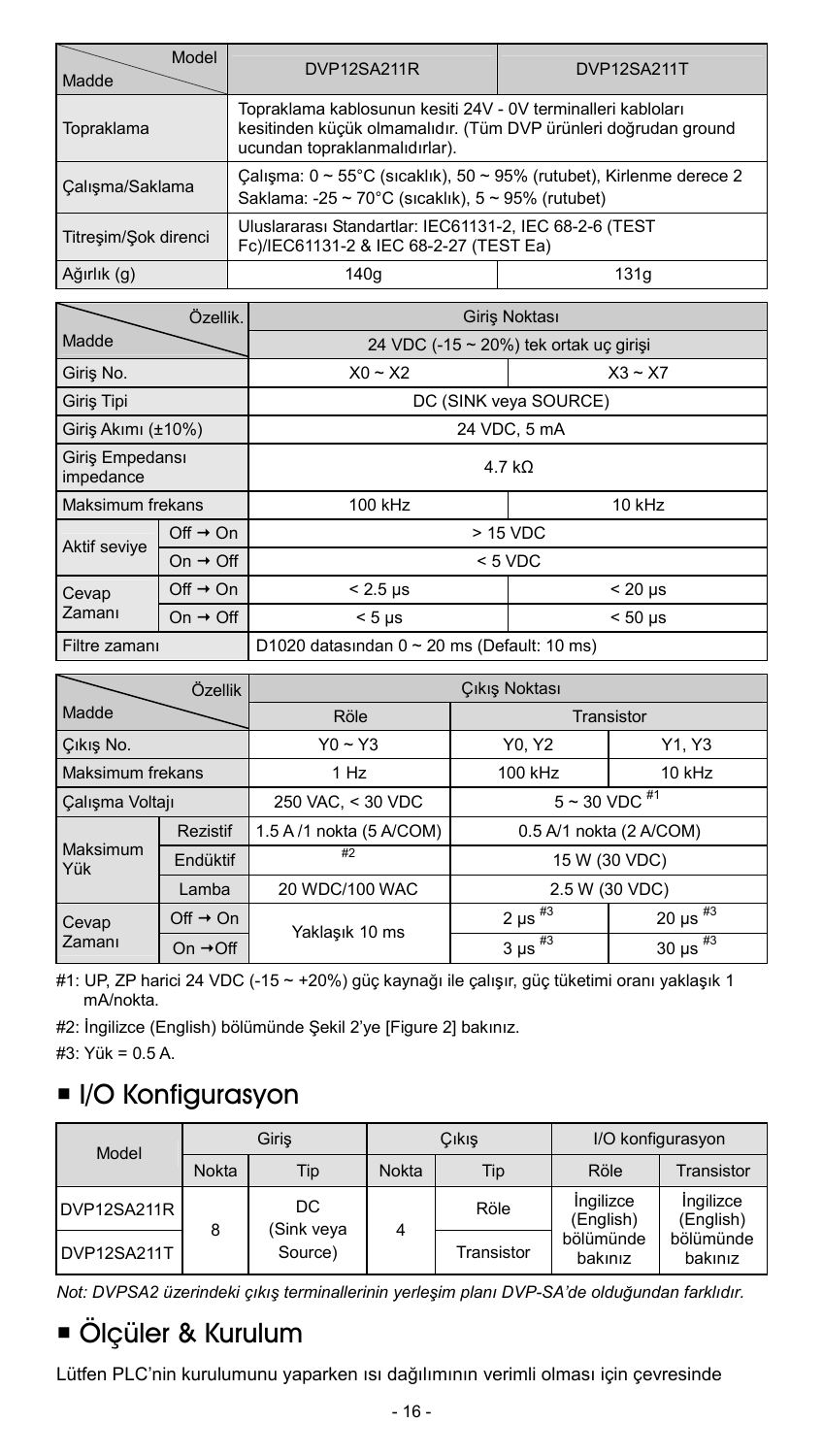gerekli boşluğun bırakıldığına emin olunuz.

Lütfen İngilizce (English) bölümünde Şekil 3'e [Figure 3] bakınız.

**Doğrudan Montaj:** Ürünün ölçülerine göre lütfen M4 vida kullanınız.

 **DIN Ray Montaj:** PLC ürünü 35mm DIN rayına monte edileceği zaman, ürünün hareket ederek kablo bağlantılarının zarar görmesini engellemek için sabitleyici klipsleri kullanınız. Sabitleyici klipsler PLC'nin altında olup, PLC'yi DIN rayına sabitlemek için bu klipsleri bastırınız. PLC'yi yerinden çıkarmak içinse ince tornavida yardımı ile önce bu klipsleri açınız ve PLC'yi DIN rayından çekerek çıkartınız.

## ■ Bağlantı

1. PLC'nin I/O terminal bağlantılarını yapmak için 22-16AWG (1.5mm) tek damarlı veya çok damarlı kablo kullanınız. Kablo özellikleri yandaki şekilde gösterildiği gibi olmalıdır. PLC terminal vidaları 1.90 kg-cm (1.65 in-lbs) oranında sıkılmalı ve sadece bakır iletkenler kullanılmalıdır.



- 2. Boş terminallere bağlantı yapmayınız ve I/O sinyal kabloları ile power kablolarını ayrı kablo bloğundan bağlayınız.
- 3. PLC kablo bağlantılarını yaparken PLC'nin içine iletken parçacıklar düşürmeyiniz. Bağlantıları tamamladıktan sonra ısı dağılımın sağlanabilmesi için küçük cisimlerin PLC'nin içine düşmesini engelleyen koruyucu etiketleri çıkartınız.

## Güç Kaynağı (Power Supply)

DVP-SA2 serisi ürünlerin besleme girişi DC'dir. DVP-SA2 serisi ürünleri kullanırken aşağıdaki uyarılara dikkat ediniz:

- 1. Besleme, 24 VDC ve 0 V terminallerine bağlanmalı ve besleme voltajı 20.4 ~ 28.8 VDC aralığında olmalıdır. Eğer besleme voltajı 17.5 VDC altına düşerse, PLC çalışmayı durdurur, tüm çıkışları "OFF" olur ve ERROR indikatör sürekli flash yapar.
- 2. 10 ms altındaki enerji kesintisi PLC'nin çalışmasına etki etmeyecektir. Fakat daha uzun sureli bir enerji kesintisi veya voltaj düşmesi durumunda PLC çalışması duracak ve tüm çıkışlar OFF olacaktır. PLC'nin beslemesi normal duruma döndüğünde, PLC otomatik olarak normal çalışmasına geri döner. (PLC programlanacağı zaman içindeki kalıcı röle ve register'lerin kullanımına dikkat ediniz).

## Güvenli Bağlantı

DVP-SA2 ürünleri sadece DC voltaj ile beslenir. DELTA'nın güç kaynakları (DVPPS01/DVPPS02), DVP-SA2 PLC'lerin beslemesi için uygundur. DVPPS01 veya DVPPS02 ürünlerini korumak için power supply terminallerine koruyucu devre kurulması önerilir. İngilizce (English) bölümünde Şekil 4'e [Figure 4] bakınız.

|                | $\circled{1}$ AC power supply: 100 ~ 240 VAC, 50/60 Hz $\circled{2}$ Devre kesici |                                       |
|----------------|-----------------------------------------------------------------------------------|---------------------------------------|
| டு             | Acil Stop: Acil durumda sistemin enerjisini kesmek için kullanılır.               |                                       |
| ⊕              | Power indikatör                                                                   | 5 AC power supply yük                 |
| $\circledcirc$ | Power supply devre koruma sigortası (2A)                                          | <b>2 DVPPS01/DVPPS02</b>              |
| $\circledR$    | DC power supply çıkışı: 24 VDC, 500 mA                                            | <b>9 DVP-PLC (Ana islemci birimi)</b> |
| œ              | Digital I/O modülü                                                                |                                       |

## Giriş Bağlantısı

2 çeşit DC giriş vardır, SINK veya SOURCE. İngilizce (English) bölümde Şekil 5'e [Figure 5] ve Şekil 6'ya [Figure 6] bakınız.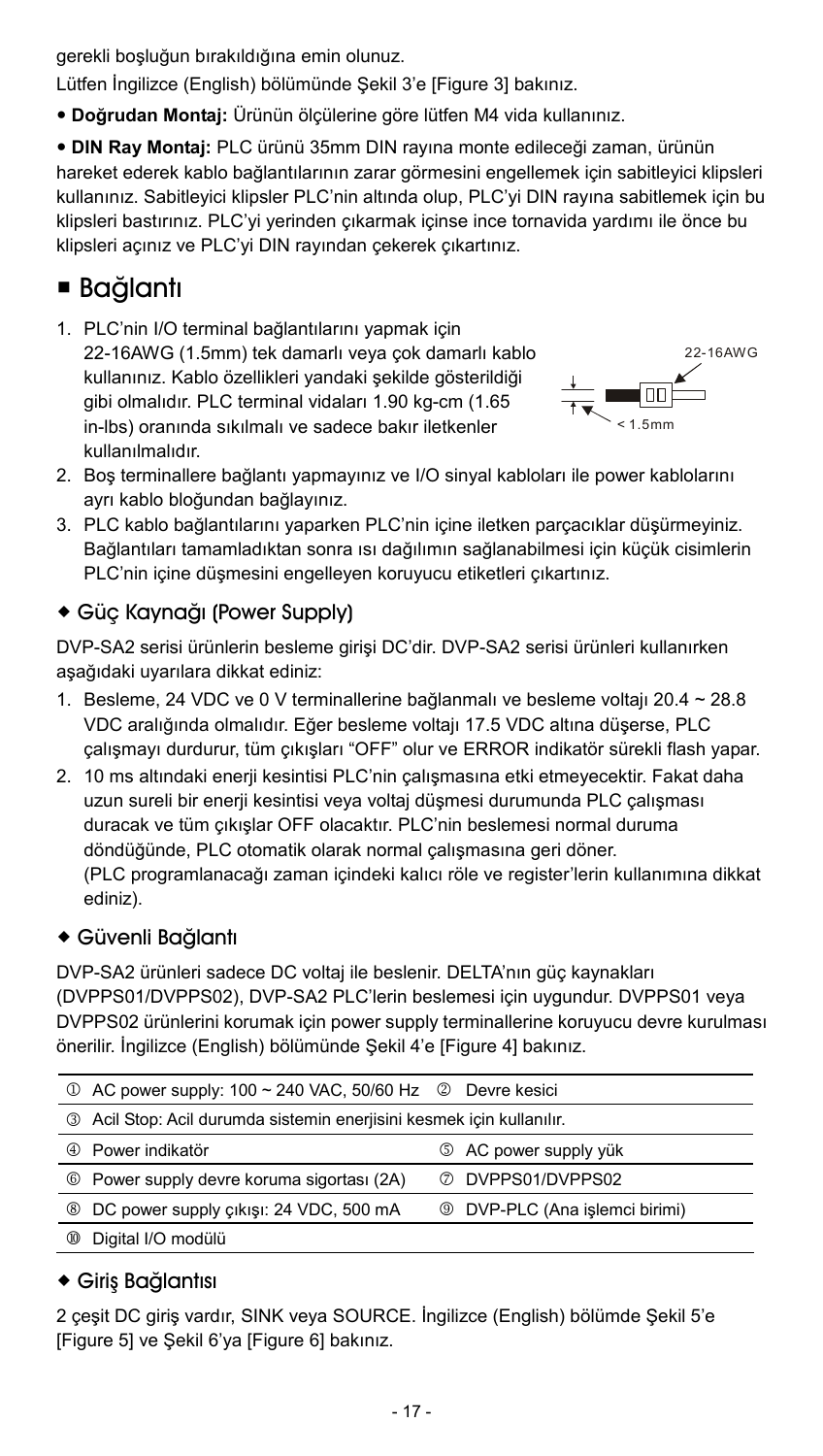### Çıkış Bağlantısı

- 1. DVP-SA2 serisi ürünlerde 2 çeşit çıkış vardır. Röle ve Transistör (NPN/PNP). Çıkış terminal bağlantılarını yaparken ortak terminallerin kullanımına dikkat ediniz. (COM).
- 2. Röle çıkış terminalleri, Y0 ~ Y3 röle çıkış modellerde C0 ortak ucunu kullanır. İngilizce (English) bölümde Şekil 7'ye [Figure 7] bakınız. Çıkış terminalleri aktif olduğu zaman ön panelde çıkışlara karşılık gelen ilgili indikatörler de ON olur.
- 3. Transistör çıkış terminalleri (NPN), Y0 ~ Y3 UP, ZP ortak uçlarını kullanır. İngilizce (English) bölümde Şekil 8'e [Figure 8] bakınız.
- 4. İzolasyon devresi: PLC iç devreleri ve giriş modülleri arasını izole etmek için optokuplör kullanılır.
- Röle (R) çıkış devre bağlantısı

Bağlantı detayı için İngilizce (English) bölümde Şekil 9'a - Şekil 11'e [Figure 9] ~ [Figure 11] bakınız.

| 1 DC power supply                                                                      | 2 Acil stop: Harici switch kullanır.                                                               |
|----------------------------------------------------------------------------------------|----------------------------------------------------------------------------------------------------|
|                                                                                        | 3 Sigorta: Cıkış devrelerini korumak için çıkışların ortak terminallerinde 5~10A sigorta kullanır. |
| 4 Yüksek gerilim darbe koruyucu (SB360 3A 60V): Kontak ömrünü uzatmak için kullanılır. |                                                                                                    |

- 1. DC yük diyot koruma: Düşük power olduğu zaman kullanılır. (İngilizce (English) bölümde Sekil 10a'ya [Figure 10a] bakınız).
- 2. DC yük Diyot + Zener koruma: Yüksek power veya çok sık On/Off durumlarda kullanılır. (İngilizce (English) bölümde Şekil 10b'ye [Figure 10b] bakınız)
- Akkor Lamba (resistif yük)
- Dalga Emici (Absorber): AC yükteki gürültüyü önlemek için kullanılır. (İngilizce (English) bölümde Şekil 11'e [Figure 11] bakınız)

### Transistör (T) çıkış devre bağlantısı

Bağlantı detayı için İngilizce (English) bölümde Şekil 12 ~ Şekil 13b'ye [Figure 12] ~ [Figure 13] bakınız.

| $\omega$       | DC power supply                                                                                | Acil stop<br>② | 3 Devre koruma sigortası                                                             |  |  |
|----------------|------------------------------------------------------------------------------------------------|----------------|--------------------------------------------------------------------------------------|--|--|
| $^{\circledR}$ | Transistor çıkışlı modeler "açık kolektör(open collector)" dür. Eğer Y0/Y1 pulse çıkışı olarak |                |                                                                                      |  |  |
|                | ayarlandıysa, normal çalışma için çıkış akımı 0.1A'den büyük olmalıdır.                        |                |                                                                                      |  |  |
|                |                                                                                                |                | 1. Diyot koruma: Düşük power olduğu zaman kullanılır. (İngilizce (English) bölümde   |  |  |
|                | Sekil 13a'ya [Figure 13a] bakınız)                                                             |                |                                                                                      |  |  |
|                | 2. Diyot + Zener koruma: Yüksek power veya çok sık On/Off durumlarda kullanılır                |                |                                                                                      |  |  |
|                | (İngilizce (English) bölümde Şekil 13b'ye [Figure 13b] bakınız)                                |                |                                                                                      |  |  |
| ை              | Manual tek çıkış: Örneğin, Y2 ve Y3 çıkışları motorun ileri ve geri çalışmasını kontrol etsin. |                |                                                                                      |  |  |
|                | Çıkışların aynı anda çalışmasını ve beklenmeyen hataları önlemek için PLC programında          |                |                                                                                      |  |  |
|                |                                                                                                |                | ve harici devre bağlantısında gerekli önlemler alınarak aynı anda sadece tek çıkışın |  |  |

#### çalışması sağlanabilir.  $\overline{\bullet}$  RS-485 Wiring

İngilizce (English) bölümde Sekil 14'ye [Figure 14] bakınız.

|               | inginzed (English) boldmad och i 17 yd p igard 17 bannie. |                     |  |
|---------------|-----------------------------------------------------------|---------------------|--|
|               | <sup>1</sup> Master istasyon                              | Slave istasyon      |  |
| $\circled{3}$ | <b>Terminal resistor</b>                                  | Shielded cable<br>4 |  |
| .             |                                                           |                     |  |

*Not:* 

- *1. Terminal resistorun master ve son slave arasında 120W olacak şekilde bağlanılması önerilir.*
- *2. Haberleşme kalitesini arttırmak için, lütfen bağlantıda double shield (çift ekranlı) twisted pair (sarmal çiftli) kablo (20AWG) kullanınız.*